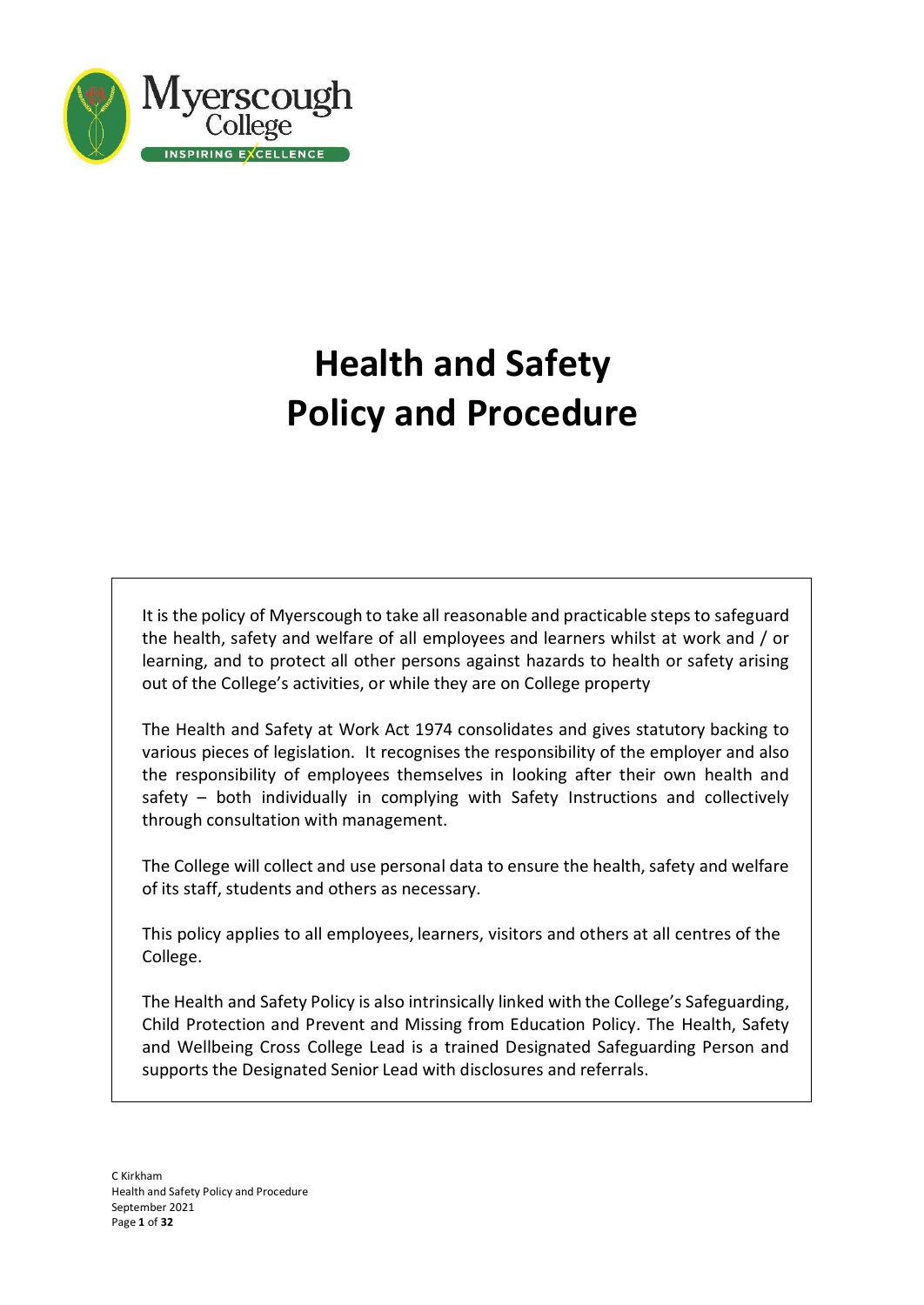# **Policy Statement**

Myerscough College Corporation is committed to achieving,so far as isreasonably practicable, the best standards of health, safety and welfare for its employees, learners, visitors and others who may be affected by the activities of the College and to fully meet its legal obligations and corporate responsibilities.

There is a management structure in place to implement the Health and Safety Policy. This structure includes a competent person who will work closely with the Heads of Area, and Senior Leadership Team and report quarterly to the Corporation in order to achieve implementation of this Policy.

All employees of the College have responsibility for their own health and safety under Section 7 and 8 of the Health & Safety at Work Act and should cooperate with the College as employer to achieve safe working practices.

Managers will consult employees on matters which may affect their health and safety.

This Health and Safety Policy document sets out the management of health, safety and welfare and outlines the arrangements made by the College to achieve the aims of the policy statement.

College Managers have responsibility for health and safety within their area. They are responsible for implementing a system to ensure that the Policy, and the arrangements made within it, are carried out.

This policy forms part of employees' Terms and Conditions of employment. Failure to comply maybe treated as a disciplinary matter. The Policy Document will be revised from time to time to reflect changing needs and any changes which may become necessary as a result of developing legislation, to ensure the policy remains relevant to the College activities.

# **Myerscough College undertakes:**

- 1. To bring the Health & Safety Policy document to the attention of all employees and ensure they fully understand their responsibilities as described in this Policy.
- 2. To provide adequate resources to ensure that proper provision can be made for health and safety and include prime consideration of health & safety in all forward planning.
- 3. To carry out risk assessments which will be periodically reviewed.
- 4. To ensure that systems of work will be implemented to minimise risk to health.
- 5. To ensure that arrangements for the use, handling, storage, disposal and transport of articles and substances at work involve minimal risk to health.
- 6. To provide all employees with such information, instruction, training and supervision as is necessary to secure their health and safety at work, and the safety of others who may be affected by their actions.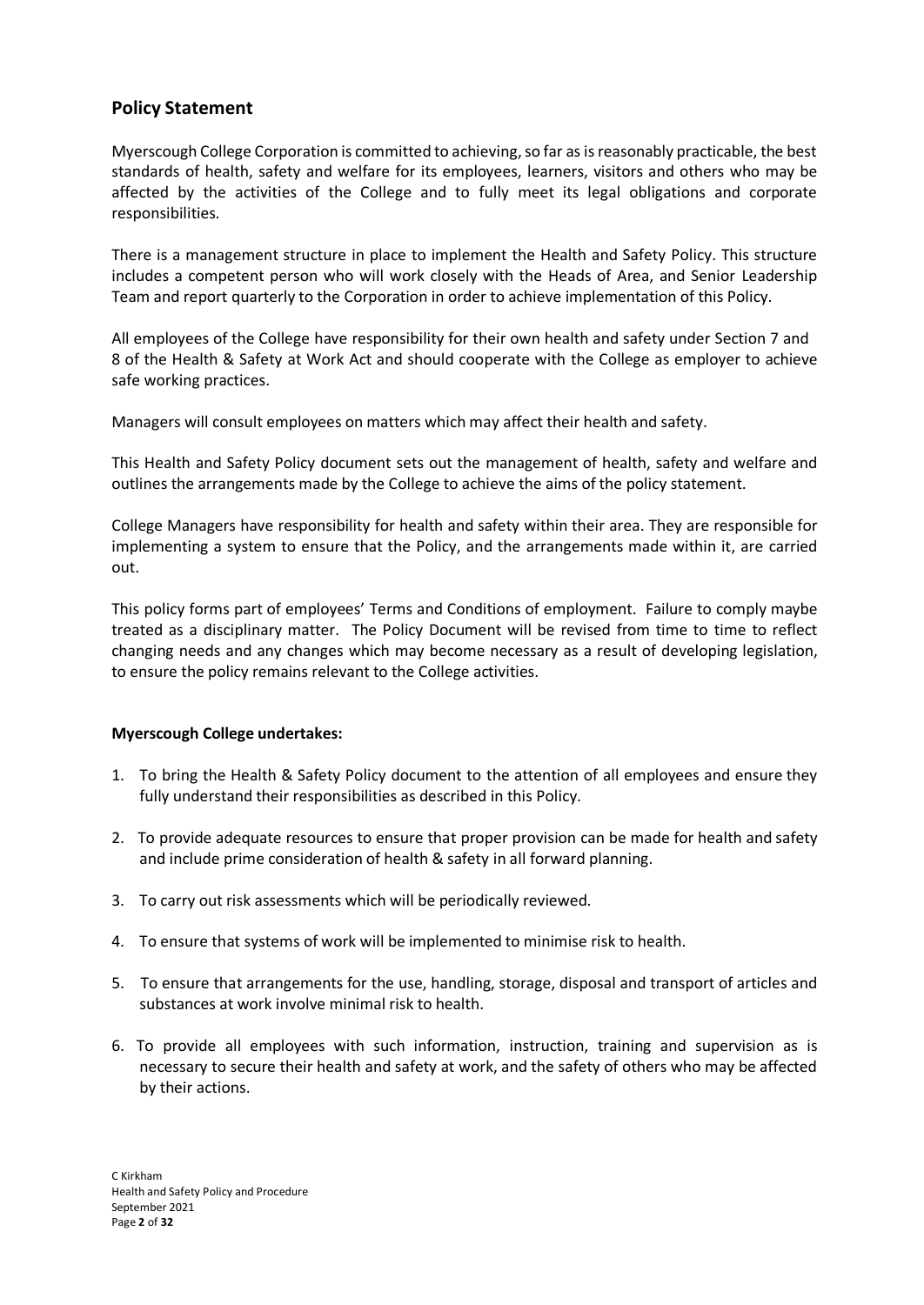- 7. To provide, so far as is reasonably practicable, for all employees a safe place of work and learning with safe access and egress from it.
- 8. To provide and maintain all plant, machinery and equipment to ensure that it involves minimal risk to health and safety.
- 9. To provide adequate facilities and arrangements with regard to welfare for employees at work.
- 10. To report (where required) accidents and cases of ill health to the HSE and funding organisations and to carry out internal investigations to try to prevent them happening again.
- 11. To monitor activities to ensure that procedures in place are being implemented and agreed standards are maintained.
- 12. To safeguard the environment from the effects of the college's activities.
- 13. To maintain adequate control of employees from organisations contracted to work on College premises on behalf of the College.

# **Coronavirus (COVID-19) Pandemic**

The Chief Executive and Principal is also the Responsible Person for the management of arrangements during the Coronavirus (COVID19) pandemic across the College and will create and keep updated a comprehensive overarching Risk Assessment, which follows the directives issued by the Government and its agencies. It details specific arrangements and designated responsibilities for managing all aspects of the Colleges operations during the pandemic and is disseminated to all staff. Those arrangements and responsibilities do not negate the requirement to adhere to the provisions within this Health and Safety Policy.

**Signed: Chief Executive and Principal Date: Myerscough**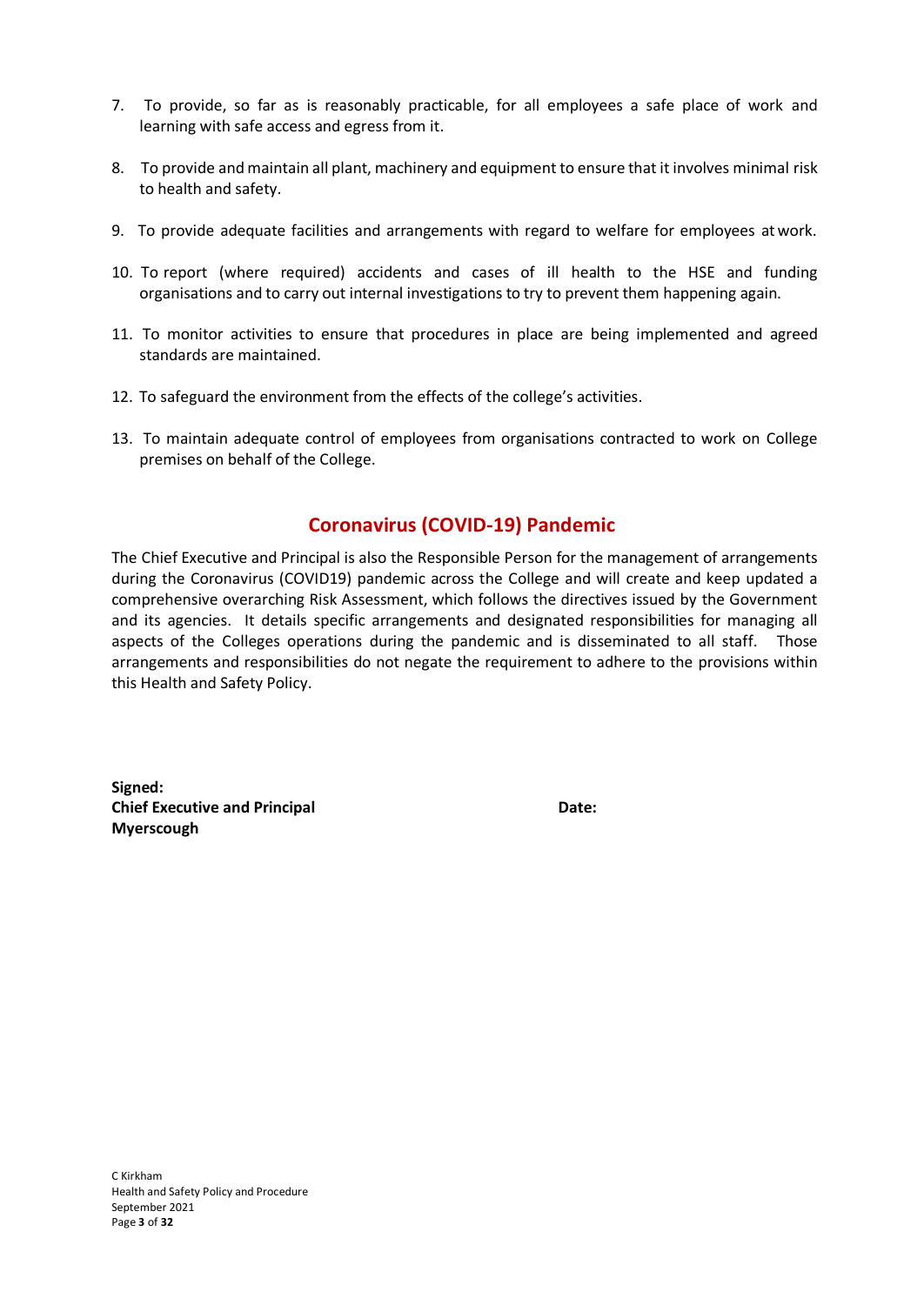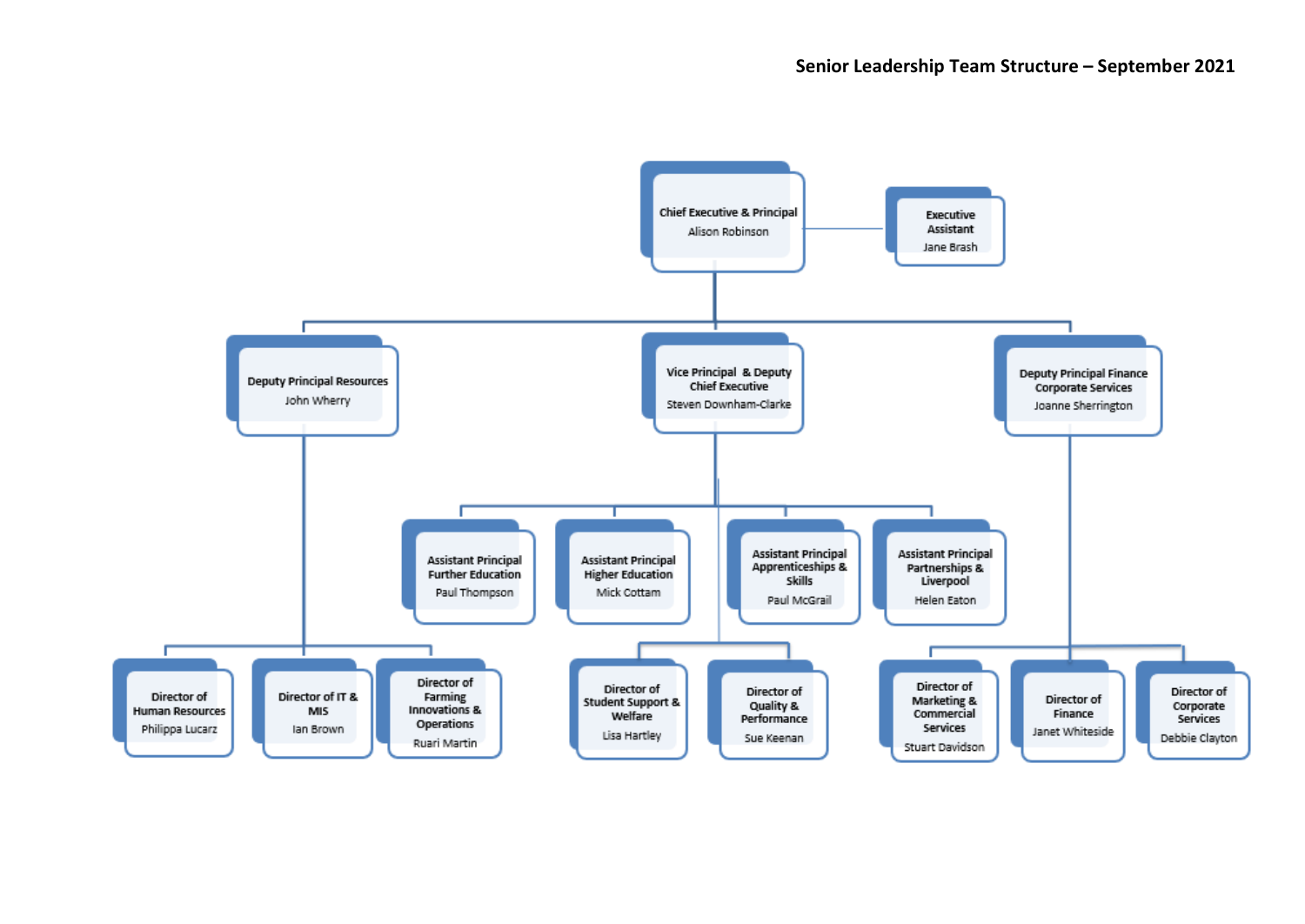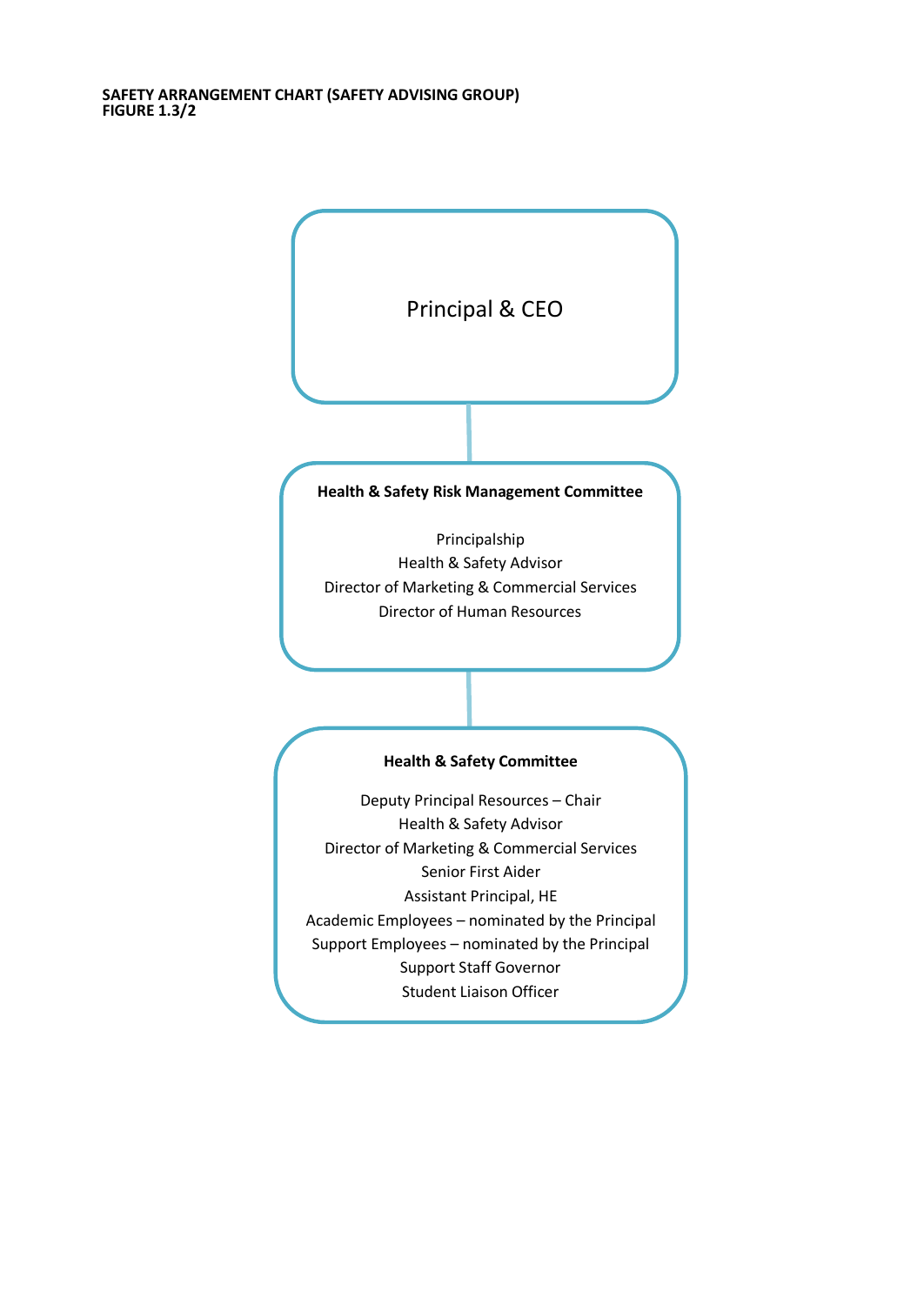**SAFETY ARRANGEMENT CHART (SAFETY ADVISING GROUP) FIGURE 1.3/3 HEALTH & SAFETY STRUCTURE – NON-TEACHING**



C Kirkham Health and Safety Policy and Procedure September 2021 Page **6** of **32**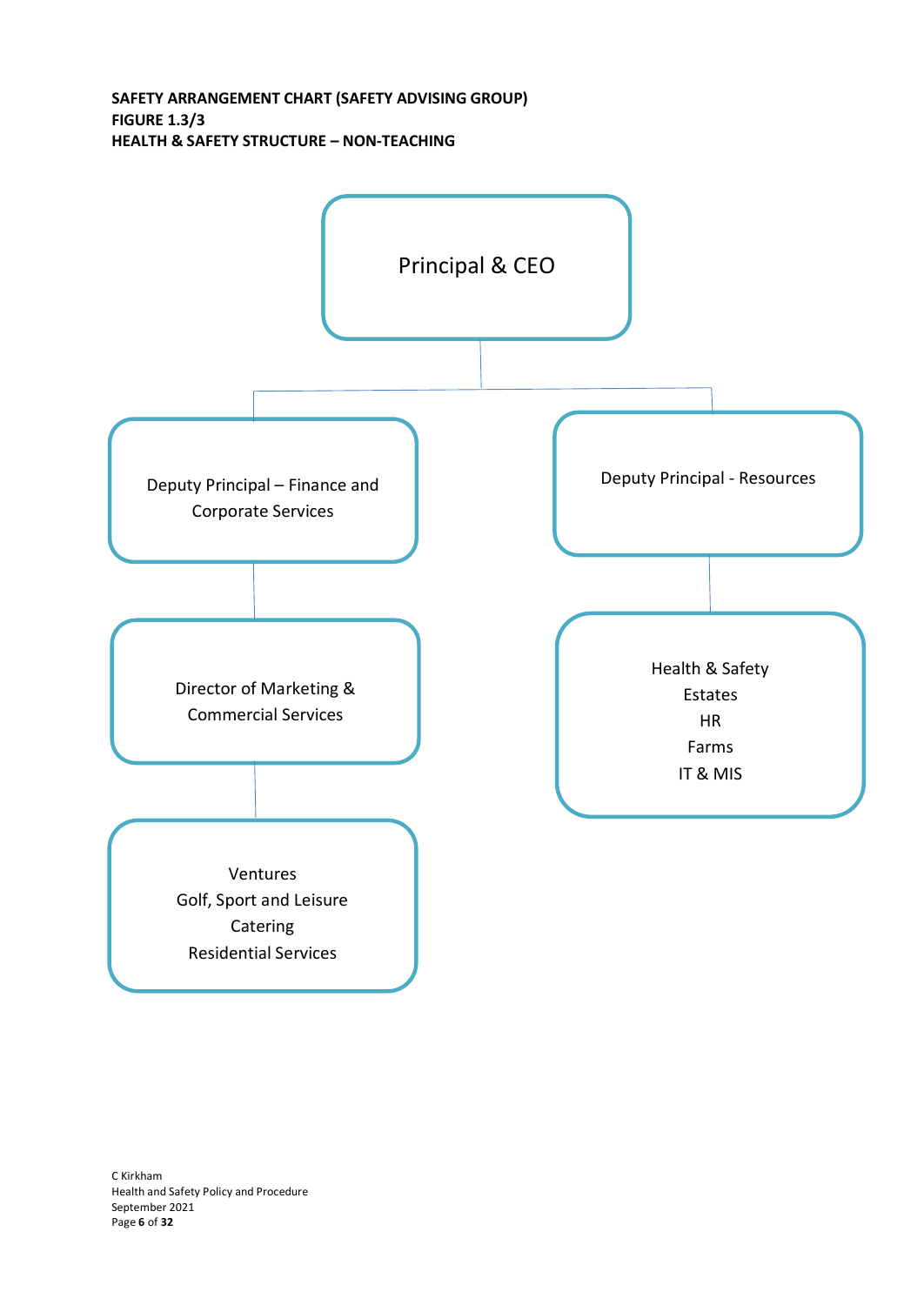# **Procedure**

# **Organisation and Management of Health and Safety Matters**

In order to ensure the implementation of the General Policy statement the Corporation have made the following arrangements:

- the Deputy Principal Resources is responsible as far as is reasonably practicable for the effective overall implementation of the Health and Safety Policy across the College
- the College Health, Safety and Wellbeing Cross College Lead is responsible as far as is reasonably practicable for advising employees on all matters regarding health and safety including legislation, risk analysis and safe systems of work
- Heads of Area will be responsible as far as is reasonably practicable for ensuring that working practices and systems within their area of responsibility do not give rise to risk to the health and safety of employees, learners and visitors
- all employees must take reasonable care for the health and safety of themselves and all other persons who might be affected by their acts of omissions at work.

# **Functions and Duties**

# **The Principal** shall:

- establish and maintain an appropriate health and safety system within the College
- make recommendations to the Corporation with respect to health and safety policies, systems and rules
- budget for all health and safety matters within the College
- establish a College Health & Safety Committee with a clearly defined role in promoting health and safety.

# **The Deputy Principal - Resources** shall ensure that:

- health and safety policies, rules and procedures are implemented across the College
- risk assessment surveys are undertaken and reviewed as necessary to maintain a complete and thorough assessment of all risks to health and safety and that safe systems of work for all employees and learners are in place across the College
- planned preventative maintenance schemes for plant and machinery are produced and implemented across the College
- all reported accidents recorded on the College Accident Report Form are investigated where necessary
- reports are made to the Health and Safety Executive, confirming any major injury, disease or dangerous occurrence as required by the Reporting of Injuries, Diseases, or Dangerous Occurrences Regulations 1995
- contractors work within the College Health and Safety procedures
- all health and safety aspects across the College are monitored through the Health and Safety Committee and regular liaison with the Health, Safety and Wellbeing Cross College Lead and College Managers
- there are adequate financial resources to satisfy the requirements of health and safety
- The health and safety training needs of the employees and learners are met.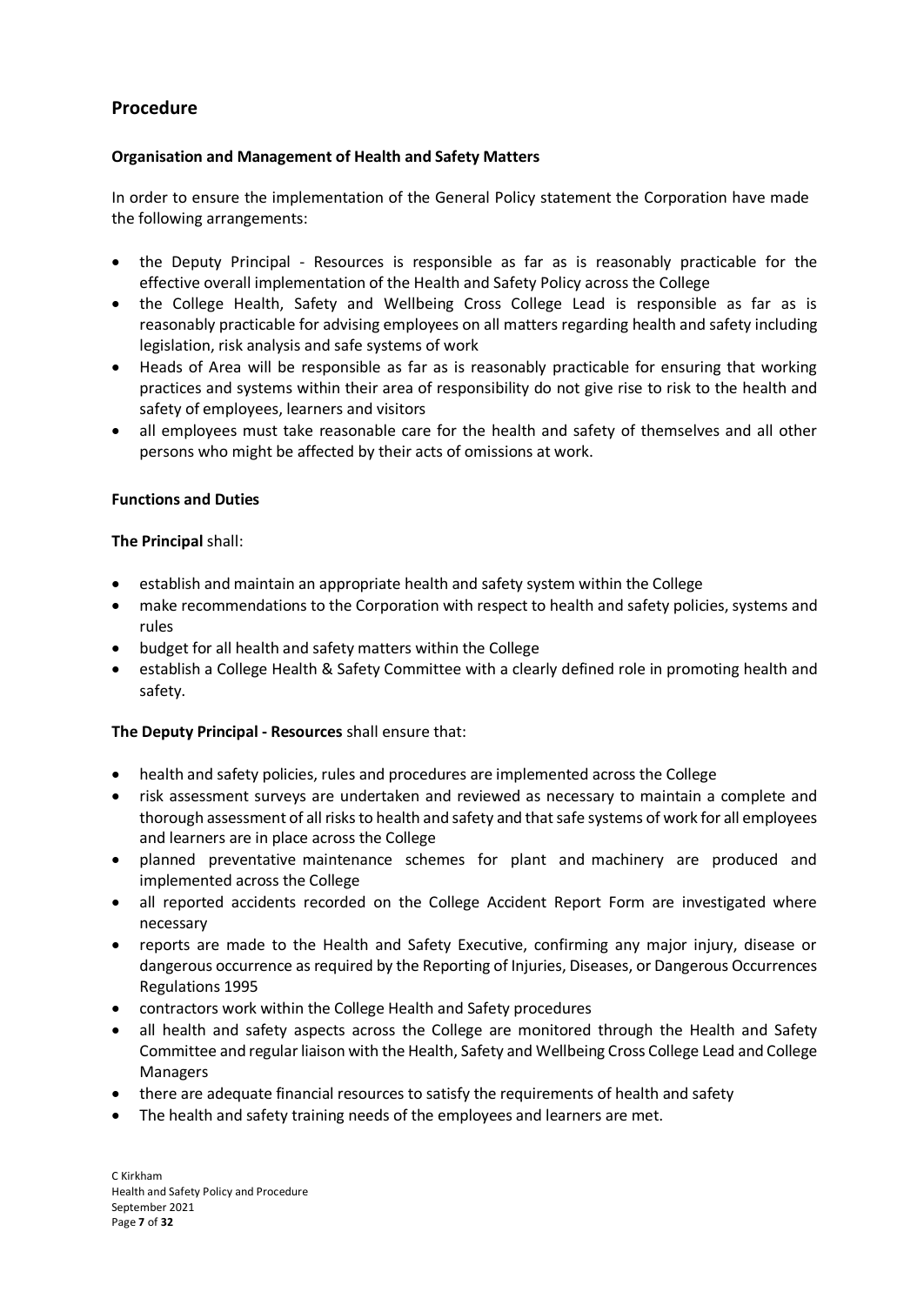# **The Health, Safety and Wellbeing Cross College Lead** shall:

- maintain an awareness of all health and safety legislation that could affect the operation of health and safety within the College
- advise the Corporation, Principal, Vice Principal, Deputy Principals, Assistant Principals, Directors, Heads of Areas and all other managers on all aspects of health and safety within the College
- advise the Health and Safety Committee on all aspects of health and safety within the College
- establish and maintain appropriate reference material with respect to health and safety
- ensure that appropriate risk assessments are carried out and reviewed periodically
- assist in the induction of new employees and the training of present employees with respect to health and safety
- review and monitor all aspects of health and safety including training within the College
- assist in the production of health and safety information for employees and learners
- review and produce forms necessary for the management and control of health and safety within the College
- maintain records of all reported accidents and advise the Deputy Principal Recourses/relevant Manager when the incident requires further investigation and/or action
- ensure all accidents which are required to be reported under RIDDOR and to the appropriate funding organisations are dealt with appropriately
- liaise with outside agencies able to offer expert advice on health and safety matters
- produce a quarterly report for the Corporation
- Assist Line Managers and those managing sections in fulfilling their statutory obligations.

# **Heads of Area and Other Managers shall:**

- ensure that health and safety policies, rules and procedures are issued to and understood and observed by all learners and employees, for which they are responsible
- ensure there is effective supervision of their learners
- where applicable ensure educational trips within their department are subject to adequate
- risk assessment consistent with the college's trips and visits procedure
- ensure that risk assessments are carried out and reviewed as necessary and that safe systems of work for employees and learners are produced and monitored within their area of responsibility
- ensure that planned preventative maintenance systems for plant and machinery are produced and maintenance undertaken according to schedules within their area of responsibility
- ensure all incidents/accidents and dangerous occurrences are reported to the Health, Safety and Wellbeing Cross College Lead on the appropriate form without delay
- co-operate in the investigation of all incidents/accidents reported to them and agree with the Health, Safety and Wellbeing Cross College Lead on appropriate action to improve working practices
- ensure that appropriate action is taken when a hazardous situation is reported, which is within their area of responsibility and is reported to the Health, Safety and Wellbeing Cross College Lead
- monitor and ensure the effectiveness of health and safety training of learners on courses within their area of responsibility.
- draw to the attention of the College's Health, Safety and Wellbeing Cross College Lead any deficiencies which are noticed in the provision of firefighting and other safety equipment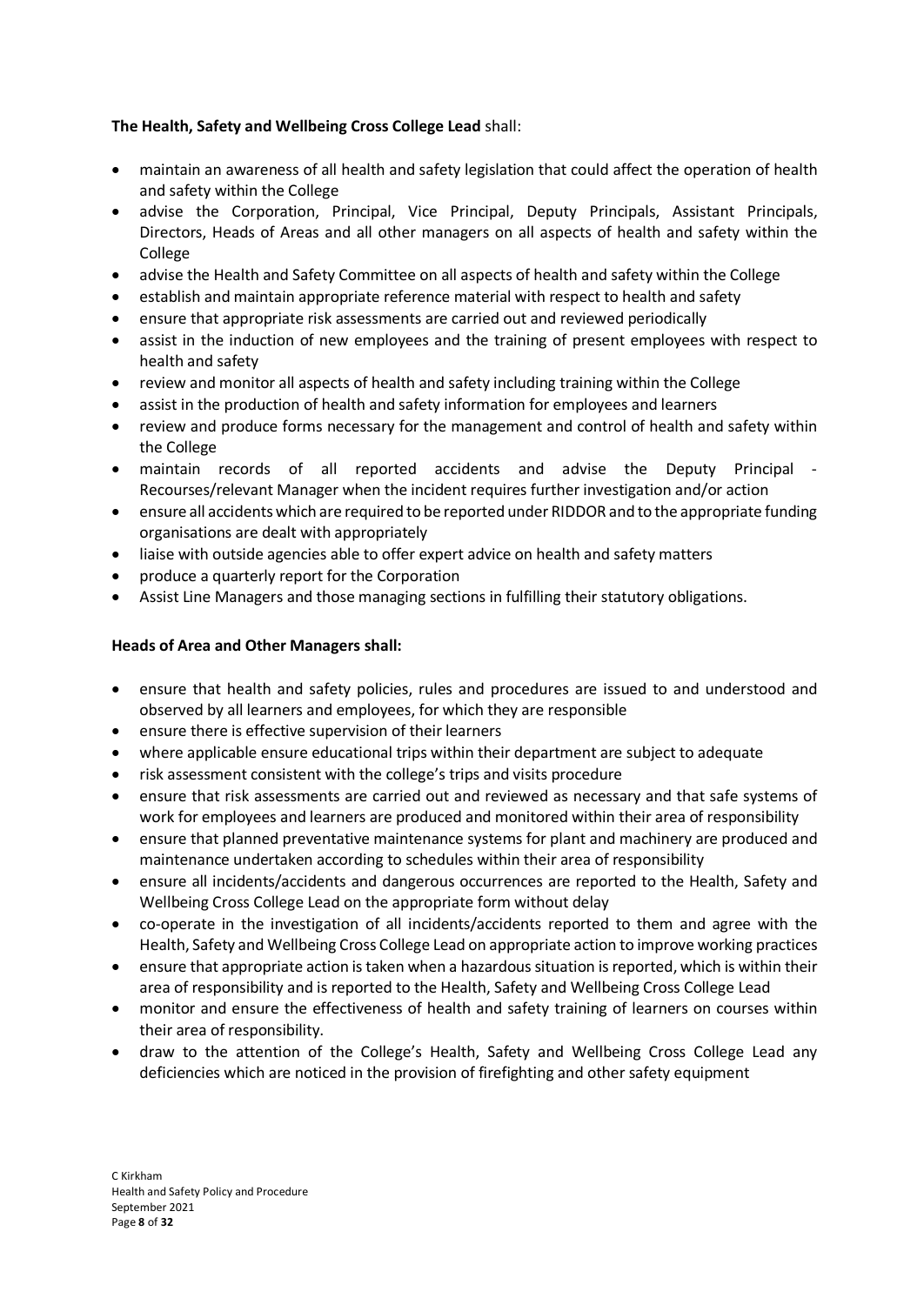- ensure that appropriate funds are available for health and safety needs within the area from their allocated budget.
- take particular care in ensuring that storage, transportation, use and disposal flammable liquids, poisons and other hazardous materials will be so arranged as to meet at least the minimum of all compulsory standards and to ensure that risks to health and safety have been eliminated controlled as far as is reasonably practicable.
- co-operate in maintaining working environments which are, as far as reasonably practicable, safe and free from risks to health by completing a termly workplace inspection check. Where matters affecting the health and safety are outside his/her experience or knowledge (e.g. structural safety of buildings and adequate provision of fire-fighting equipment and first aid requisites) advice should be sought from the Health, Safety and Wellbeing Cross College Lead.
- notify the Health, Safety and Wellbeing Cross College Lead of any proposed or impending changes affecting safety, health and welfare.
- with regards to personal protective equipment (PPE),
	- o to ensure that necessary personal protective equipment is available
	- o storage facilities are provided
	- o that maintenance procedures are in place
	- o all records are updated
- ensure that any employees or learners that have physical, sensory, health impairment (eg epilepsy, asthma), emotional and behavioural difficulties are as far as reasonably practicable, safe in the work environment. This will be achieved through specific individual risk assessments. To also ensure (as appropriate), that a personal emergency evacuation plan (PEEPs) is completed for an employee or learner and this is communicated to all that would need knowledge of this with regards to building, location and evacuation.
- identify employees development requirements with reference to health and safety

# **Director of Farming Innovations & Operations** shall:

- ensure that employees are briefed on all aspects of health and safety relating to their working environments and that they have been trained appropriately, with a record kept of their induction and on-going training.
- ensure all employees and visitors to the farm including learners are informed of the emergency procedures
- conduct termly inspections of areas of responsibilities.
- budget for safety equipment.
- notify the College Health, Safety and Wellbeing Cross College Lead of any proposed or impending changes of building usage
- instigate and ensure that safety procedures are developed and adhered to for operation carried out within this area.
- undertake risk assessments relating to this area of work including, work equipment and activities, manual handling, noise and COSHH assessments, together with the necessary documentation, taking appropriate action where necessary.
- ensure all near miss and accidents are recorded on an Accident Report Form and forwarded to the Health, Safety and Wellbeing Cross College Lead
- ensure equipment including personal protective equipment (PPE) is maintained in a safe condition.
- ensure application and storage of chemicals is carried out in a safe manner according to risk assessment and relevant legislation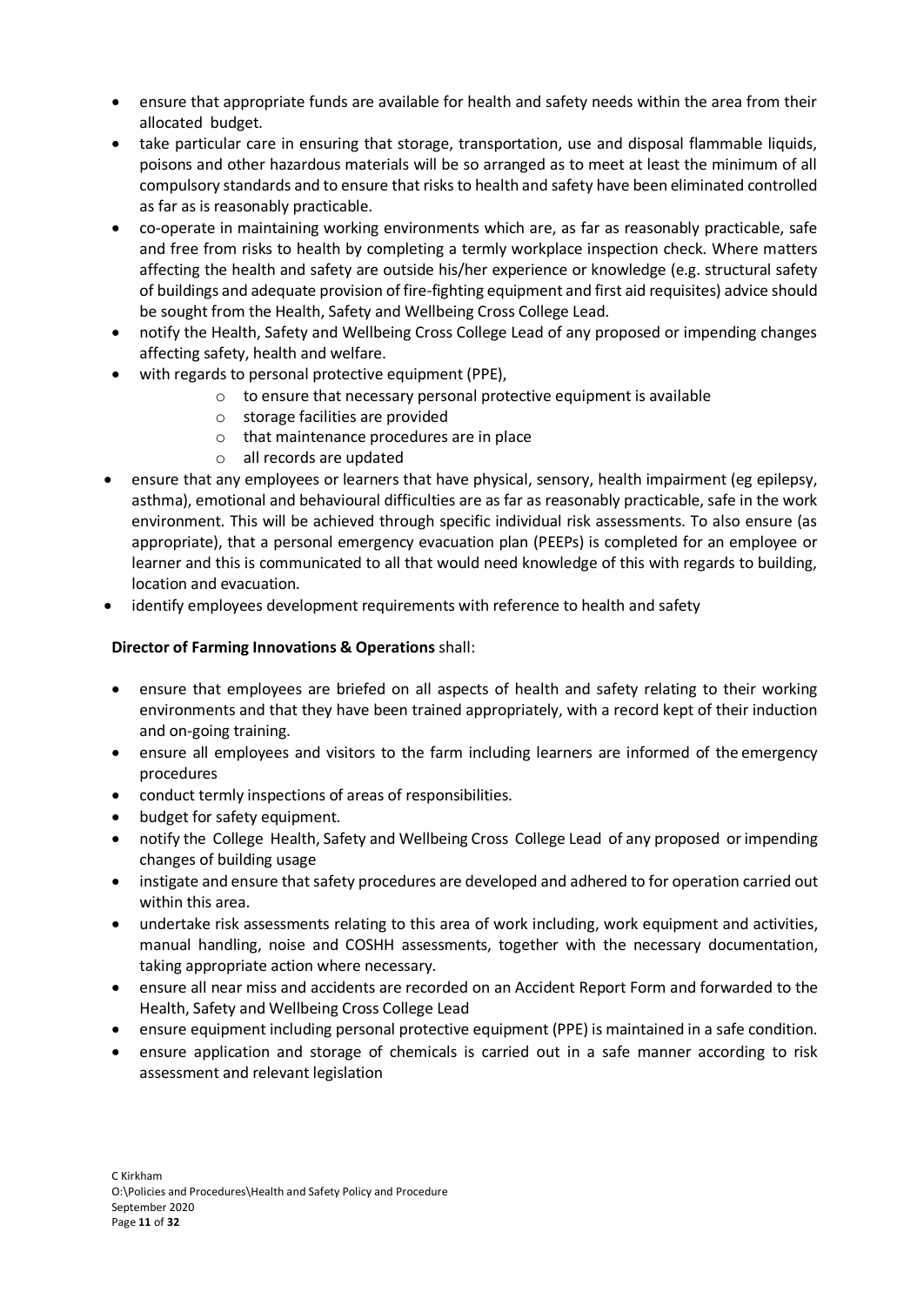- ensure that any employees or learners that have physical, sensory, health impairment (eg epilepsy, asthma), emotional and behavioural difficulties are as far as reasonably practicable, safe in the work environment. This will be achieved through specific individual risk assessments. To also ensure (as appropriate), that a personal emergency evacuation plan (PEEPs) is completed for an employee or learner and this is communicated to all that would need knowledge of this with regards to building, location and evacuation.
- ensure that all first aid equipment and boxes are checked on a regular basis by a nominated employee.

# **Residential Support Manager** shall:

- ensure that employees are briefed on all aspects of health and safety relating to their working environments and that they have been trained appropriately, with a record kept of their induction and on-going training.
- organise and conduct a minimum of one practice of the emergency evacuation procedure for each hall of residence each term.
- be responsible for the day to day management of safety issues relating to residential learners
- issue appropriate disciplinary action where it is shown that learners have tampered with any equipment provided in the interest of employees and learner safety informing the Health, Safety and Wellbeing Cross College Lead of actions taken.
- provide first aid support
- ensure due consideration is taken for the safety of employees and learners (in residential accommodation), who have physical, sensory, health impairment (eg epilepsy, asthma), or a mental disability, and a personal emergency evacuation plan (PEEPs) (as appropriate), is developed with the employees or learner and communicated to other employees that would need to know and copied to the Health, Safety and Wellbeing Cross College Lead
- undertake risk assessments relating to the area of work
- ensure all near miss and accidents are recorded on an Accident Report Form and forwarded to the Health, Safety and Wellbeing Cross College Lead

# **All Employees** shall:

- ensure the health and safety of themselves and others who are affected by their actions
- ensure that they are familiar with all College health and safety procedures relevant to their designated role in the College
- follow safe working practices
- assist their Heads of Area/Line Manager in ensuring that health and safety policies, rules and procedures relevant to their work are issued, understood and implemented
- carry out risk assessment and the production and implementation of safe systems of work for employees and learners within their recognised area of work, as requested by their Head of Area/Line Manager
- co-operate with their Head of Area/Line Manager to ensure that a system for planned, preventative maintenance is established for plant and machinery within their recognised area of work and that maintenance is carried out in accordance with that plan
- co-operate with their Head of Area/Line Manager and the Health, Safety and Wellbeing Cross College Lead in the investigation of serious incidents and in the implementation of agreed action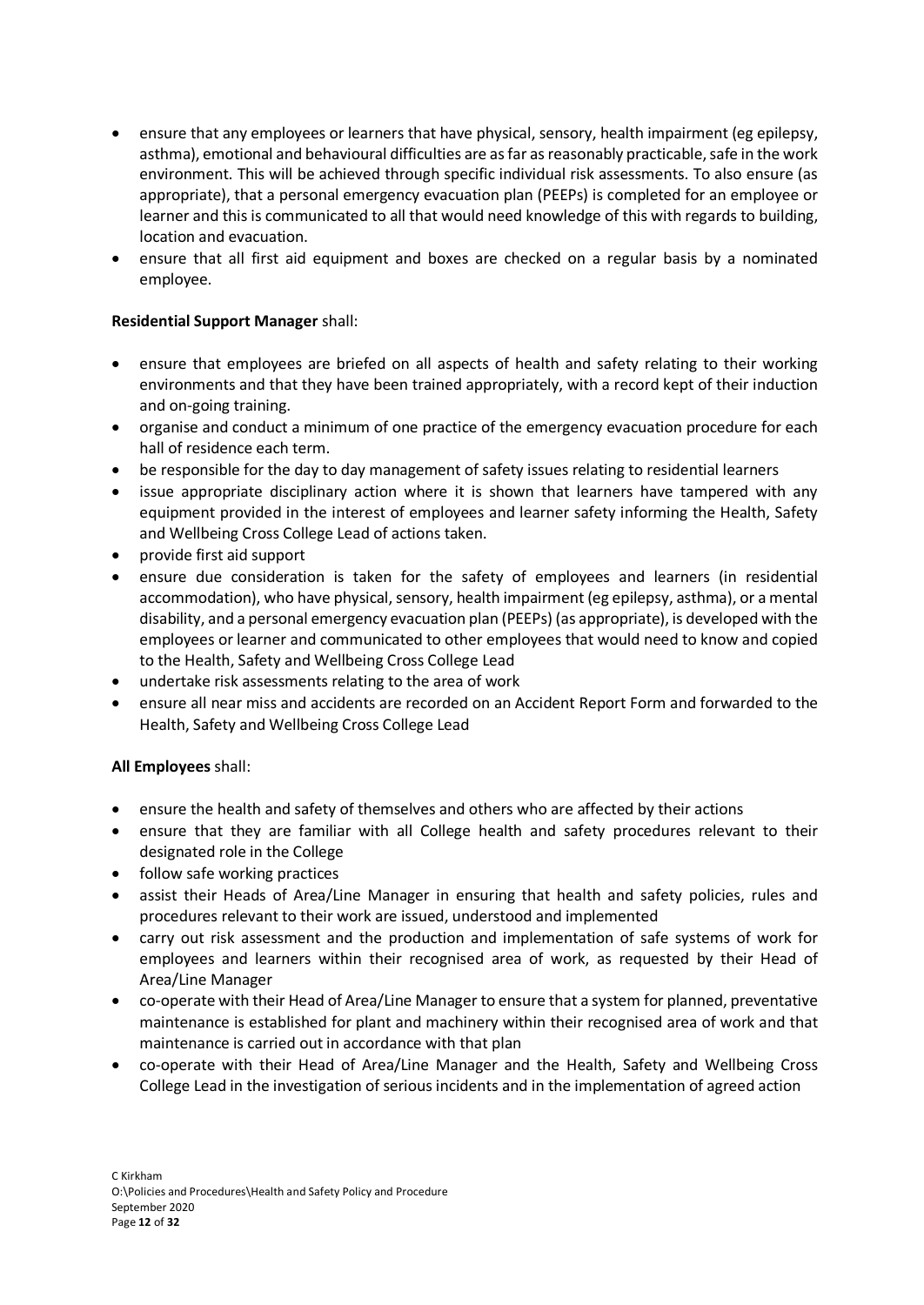- ensure that when personal protective equipment is specified they wear and others under their instruction wear it properly and that appropriate care is taken with it, such that it performs its purpose adequately and is not wilfully or neglectfully damaged
- comply with any rules and procedures made or presented under or in accordance with the Health and Safety at Work Act 1974, or other safety legislation and the College's health and safety policies
- co-operate with the College and its management so as to enable them to carry out their own responsibilities and particularly co-operate by complying with any safety instructions issued
- take due care for their own safety and that of colleagues by reporting any defects, unsafe practices or conditions without delay to their immediate supervisor/Line Manager.
- employees must also provide notice of 3 months if qualifications relating to Health and Safety provision are due to expire, e.g. First Aid.

# **Learners should be assumed to be untrained in all matters of safety**

Teaching and, where appropriate, support employees, have therefore a duty to inform and instruct learners, as far as is reasonably practicable, in all matters necessary to ensure their health and safety while working in classrooms, laboratories, workshops or in the field.

Potentially hazardous equipment should not be used by learners unless adequately trained and safe systems of work and protective devices are in operation. A competent employee should be in attendance when this equipment is in use.

Written risk assessments should be given and explained to learners in their practical work and must draw attention to potential hazards of the materials and equipment used.

# **Asfar asis reasonably practicable, no substance or procedure should be introduced into the practical work of learners unless the hazards associated within it have been fully controlled, considered and explained to such learners.**

All **learners** have a duty to conduct themselves with due regard for the health and safety of themselves and others who may be affected by their acts or omissions. As such all learners must ensure:

- they behave in a responsible manner and show appropriate regard for their own health and safety and others who may be affected by their actions;
- they report all accidents, potential hazards, defects in equipment, facilities and any near misses to their lecturer;
- that when personal protective equipment is specified they wear it properly and that appropriate care is taken with it, such that it performs its purpose adequately and is not wilfully or neglectfully damaged;
- all apparatus, tools and equipment provided are used in the prescribed manner such that they are not damaged or misused and thus cause NO danger to current or future users. Any defects should be reported to the lecturer who shall take whatever action is considered appropriate;
- they do not intentionally or recklessly interfere with or misuse anything provided in the interest of health, safety and welfare;
- they attend training sessions arranged to increase awareness of health and safety issues.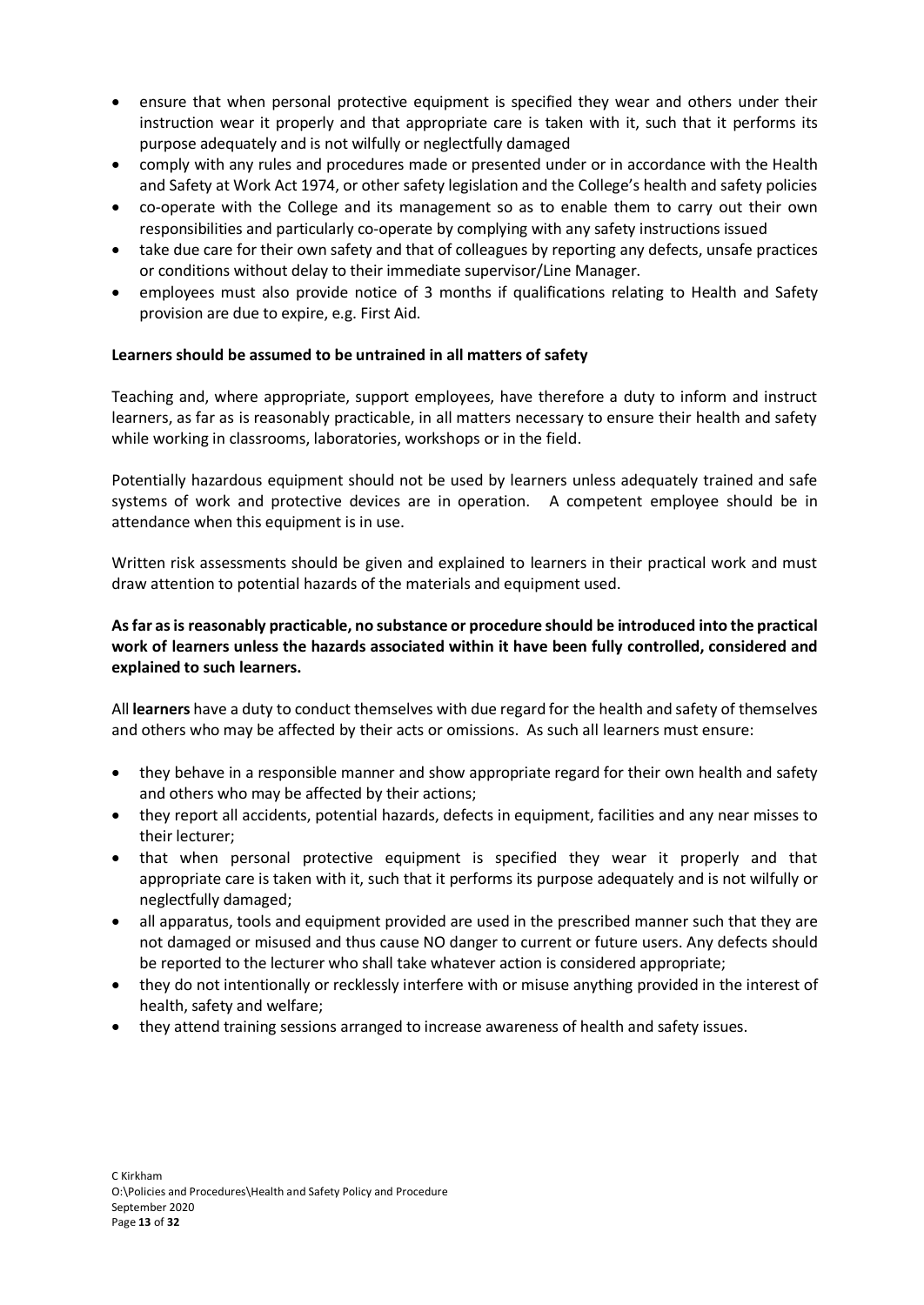All persons who are not employees of the College but use the College's properties as a place of work or use plant and substances provided for their use and:

- persons who by notice of a contract or tenancy with obligations for maintenance and repair;
- persons having control of premises or equipment in connection with carrying out a trade, business or other undertaking (whether for profit or not);
- have a similar duty of care which includes the premises and means of access/egress and any plant, equipment or substance used.

It is the duty of any person who **designs**, **manufacturers**, **imports** or **supplies** any article for use at work:

- to ensure so far as is reasonably practicable that the article is so designed and constructed as to be safe and without risk to health when properly used;
- to carry out or arrange for such testing and examination as may be necessary for the performance of the duty imposed in (i) to be demonstrated/verified;
- to provide adequate information about the use for which an article is designed and tested and about any conditions necessary to ensure that, when put to use, it will be safe and without risk to health.

# **Composition, Role and Functions of the Health & Safety Committee**

The College Health & Safety Committee will consist of:

- Deputy Principal Resources responsible for safety, who will chair the meeting
- Health, Safety and Wellbeing Cross College Lead
- Director of Marketing & Commercial Services
- Senior First Aider
- Assistant Principal HE
- Academic Employees nominated by the Principal
- Support Employees nominated by the Principal
- Support Staff Governor
- Student Liaison Officer

The Committee will meet once a term at a date proposed by the Deputy Principal of Resources', who will chair the meeting.

- 1. *The role of the Health & Safety Committee is:*
	- a) to review and monitor the College Health & Safety policy and its implementation and to ensure proper attention to all current legislation and other advice and guidance
	- b) to fulfil the requirements of current legislation relating to safety committees and safety representatives.
- 2. *The functions of the Health & Safety Committee are:*
	- a) to be the College's recognised forum for the development and review of health, safety and welfare
	- b) to review and recommend additions or modifications to the College Health & Safety Policy, Area Safety Policies and individual Codes of Safe Working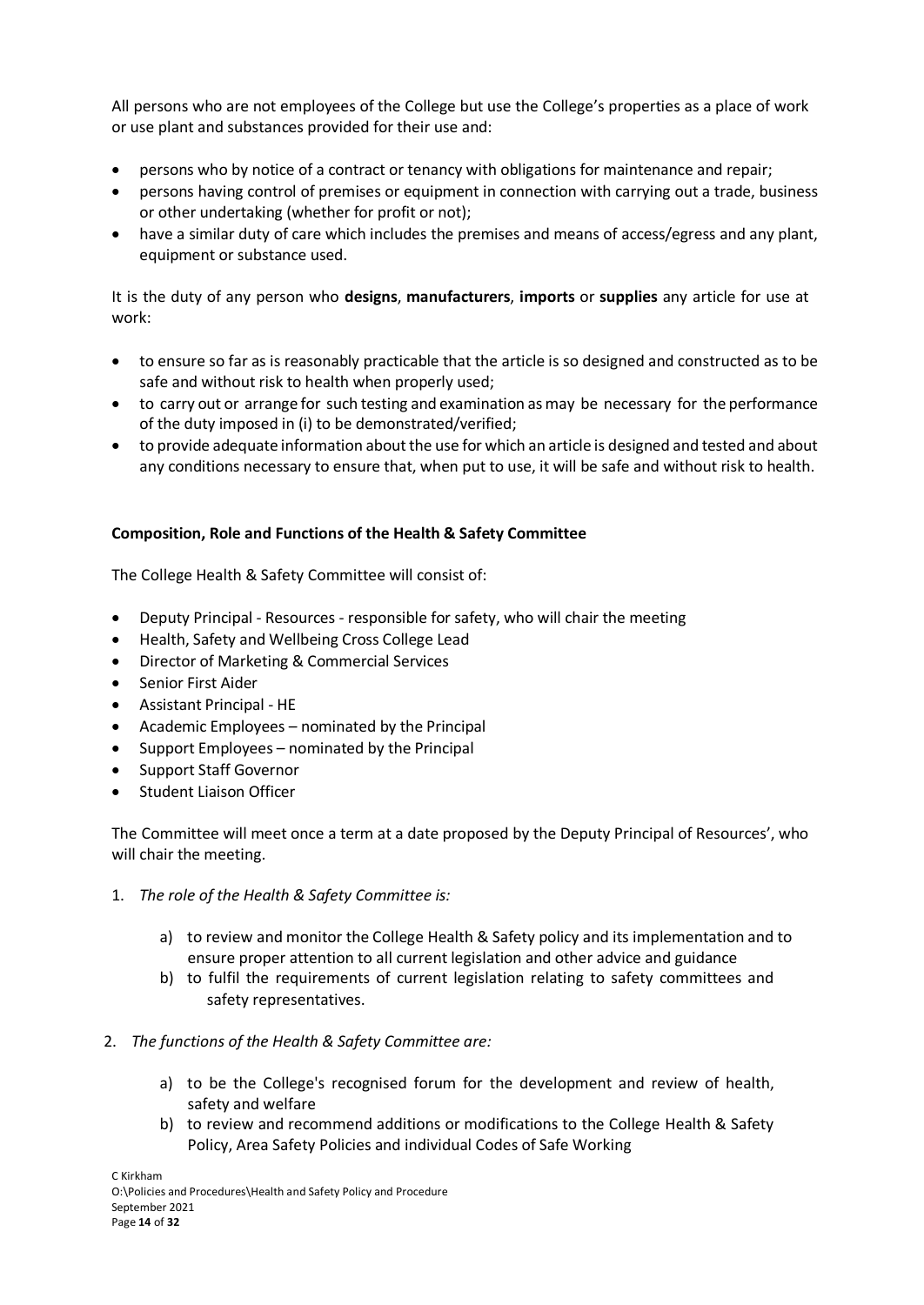- c) to monitor progress with the recommendations contained within safety audit reports d)
- to receive details of new legislation and other information that may affect College activities
- e) to make recommendations through the Chair, to the Principal and Chief Executive on items requiring action.

The Chair of the Health & Safety Committee may invite 'experts' to attend meetings as occasions demand.

Minutes will be produced and circulated by the Health & Safety Committee.

# **Arrangements for Health and Safety**

# 1.1 **Accident and Incident Reporting**

Myerscough College has a legal duty to report certain types of accidents, injuries and dangerous occurrences arising out of work activity to the relevant enforcing authority. The College also has a responsibility to investigate and keep a record of all accidents causing injury, dangerous occurrences, near misses and occurrences of disease or ill health where they arise out of the work of the College.

The College positively encourages employees, learners, visitors and others associated with the College to report accidents/incidents to learn from the outcomes.

# 1.2 **Active Health & Safety Auditing**

The College will carry out active Health and Safety auditing on a risk targeted approach and provide a general management appraisal of work conditions and health and safety practices within a particular team, area or department.

The College will monitor the implementation, compliance and performance ofthe College's health and safety provision by team, area or department.

The College will provide information on health and safety strengths and weaknesses for the Self-Assessment Report (SAR) and Development Plan.

# 1.3 **Action in the Event of an Emergency**

A major incident may occur at any time day or night and cause significant loss with prolonged interruption to the business of the College. It is vital that the college is prepared and can respond at short notice providing a co-ordinated range of emergency, short term and long term measures.

The Emergency Plan sets out a series of responsive measures aimed at:

- Preventing or limiting the loss of life or injury
- Minimising or limiting the damage to buildings and assets
- Returning to full operational activities as soon as possible.

The Emergency Plan can be activated at any stage when an incident is likely to have a direct or indirect impact on the ability of the college to operate effectively.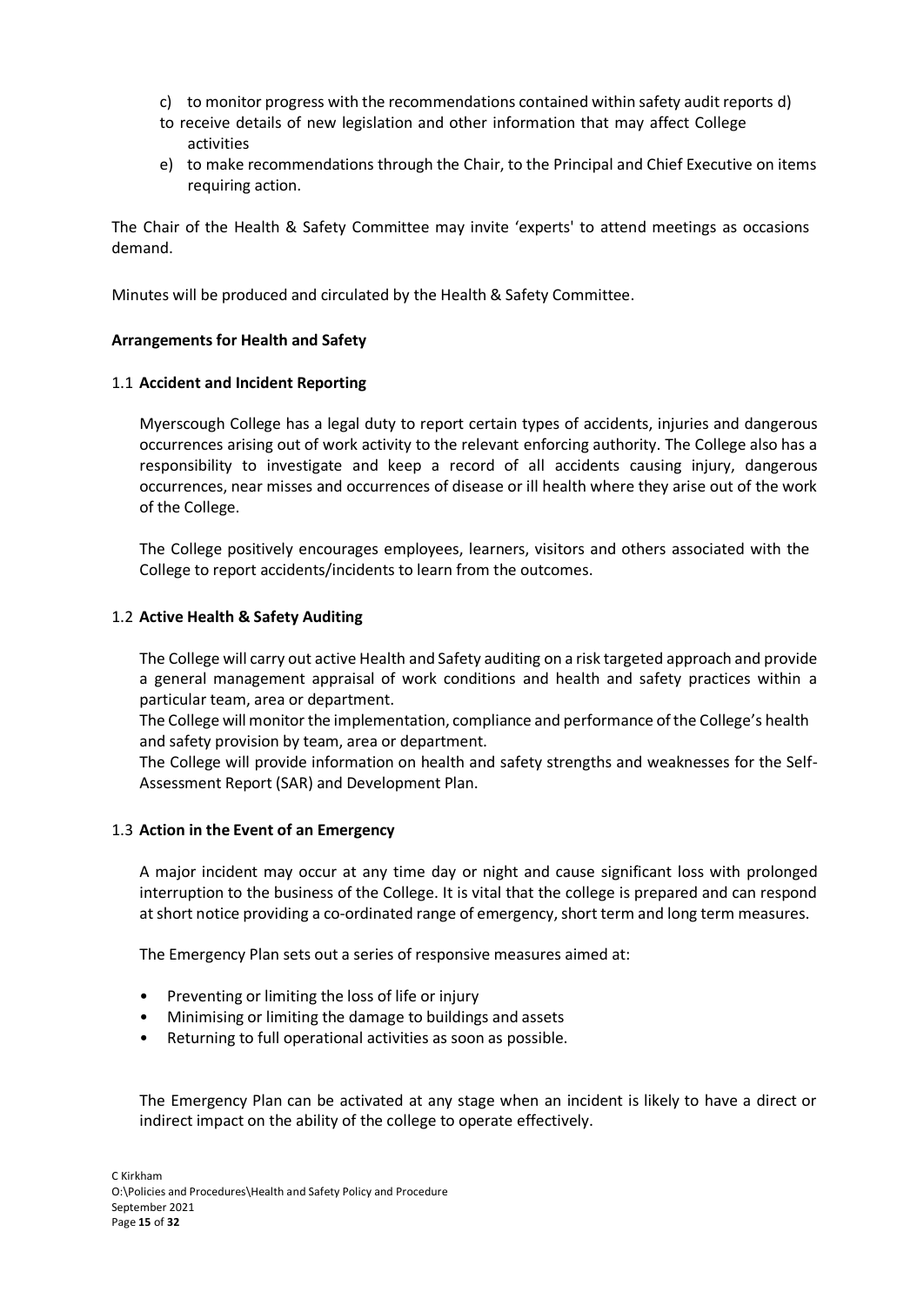The objective of the Emergency Plan is to co-ordinate the response of all departments within Myerscough College in the event of a major incident and to ensure business critical functions are reinstated as soon as possible.

The decision to implement the Emergency Plan must be made by the Principal, Vice Principal or Deputy Principals. The plan sets out guidelines to enable College employees to respond quickly and cope effectively with an emergency situation. The Emergency Plan may be implemented either in whole or in part depending upon the severity of the incident.

This Plan is held with Key employees only, due to the personal information contained in the plan.

# 1.4 **Administering Medicine**

It may be necessary for a learner while they are attending Myerscough College to take prescribed medication to enable them to participate in learning. The taking of medication may be short term or long term. We seek to make reasonable adjustments to ensure that no learner is discriminated against because of their medical need whether this is due to a disability or not.

# 1.5 **Animals on Campus**

Employees must not bring their pets to work with them, unless arrangements have been made to keep the animals in kennels at the college or they have been authorised for educational purposes, and guide/support animals and have had the necessary risk assessments/tests carried out.

# 1.6 **Asbestos**

The College has responsibilities under the Health and Safety at Work Act 1974 and the Control of Asbestos at Work Regulations 2012. The College will comply with all Approved Codes of Practice and Guidance issued by the Health and Safety Executive in respect of the exposure of its employees and others to asbestos at the College.

There is no legal requirement to remove asbestos where it does not constitute a significant risk to health. The ultimate aim is to remove asbestos, where practicable, from all buildings, plant and equipment owned by the College. Normally, asbestos will be removed as part of refurbishment or demolition.

# 1.7 **Children (who are not learners)**

As a rule children of employees/learners are not allowed on College premises however if it is unavoidable for a short period of time i.e. calling in to pick up work, they are responsible for supervising them during their time on site and ensuring that they remain safe and do not endanger themselves or others. Children of employees and learners must not be allowed in practical areas and are not allowed on College organised visits/trips. The nursery facilities are available for the children of employees and learners.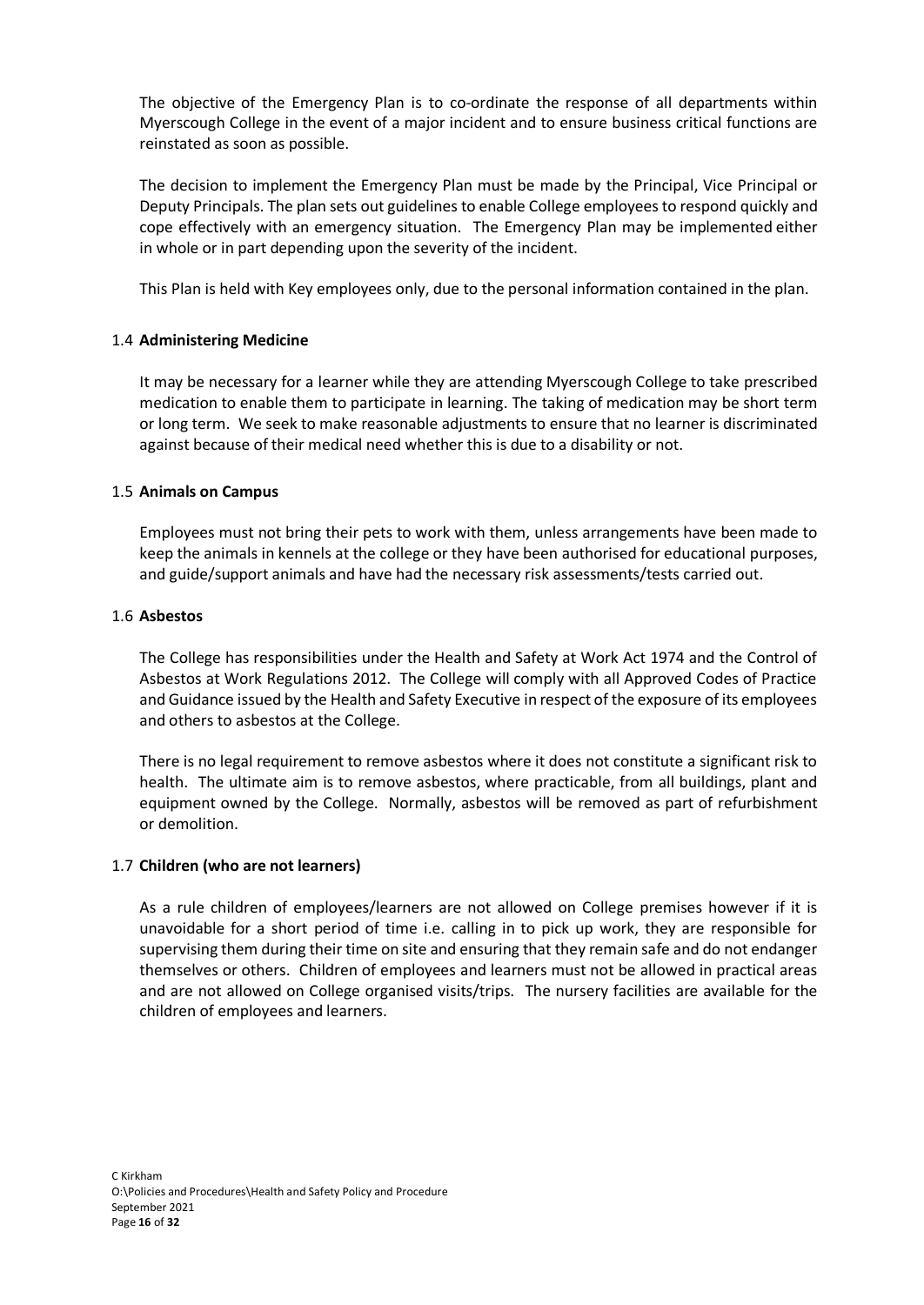# 1.8 **Codes of Safe Working Practice**

Each area of the College has Health and Safety requirements that are particular for that area. This is due to the fact that hazards differ from area to area. Consequently each area should have, if deemed necessary, produced its own unique "Code of Safe Working Practice". The instructions contained in the Codes include references to any statutory or non-statutory regulations and should be used to supplement the instructions and information contained in this document.

# 1.9 **Contractors**

Myerscough College will ensure that all works undertaken by contractors for or on its behalf are carried out in such a manner as to avoid, reduce, or control, all foreseeable risks to health and safety to an acceptable level.

To achieve the above aims, the College will ensure that:

It only engages suitably competent, financially viable contractors to undertake works on its behalf;

- All contractors are provided with the necessary information and instruction to undertake their works in accordance with the objectives of this policy;
- Suitable asbestos information is provided to all relevant contractors to enable them to plan and undertake their works without risk of exposure to asbestos fibres;
- Suitable and sufficient procedures are in place to gain effective communication, co- operation and co-ordination of all contractor works;
- All contractors are visibly identifiable to other members of the College;
- Contractors are only permitted to commence works once they have properly planned their works and put appropriate measures in to manage and deliver the works effectively with regards to health and safety, and quality of product;
- Where works are undertaken directly for the College, that the contractor is supervised by a competent representative of the College and that this supervision is in accordance with this policy and related procedures;
- Where contractors are engaged to carry out high-risk works, then those works shall be subject to a Permit-to-Work;
- Permits-to-Work are only issued by suitably competent persons (Authorised Persons);
- Contractor performance is reviewed / audited on project completion.

# 1.10 **Disabled Persons (incl. PEEPs)**

The College has a Disability Equality Scheme and aims to provide full and fair opportunity for employment for all applicants and to ensure, through training and practical assistance where required, their continued employment and promotion. Employees who become disabled will be accorded every reasonable opportunity for maintaining their position or for retraining if appropriate.

The College's Health and Safety Policy has been prepared to ensure a safe and healthy environment for all employees and learners. It recognises that those employees who require extra equipment, facility or assistance, both routinely and in an emergency, will have such needs met were reasonably practicable.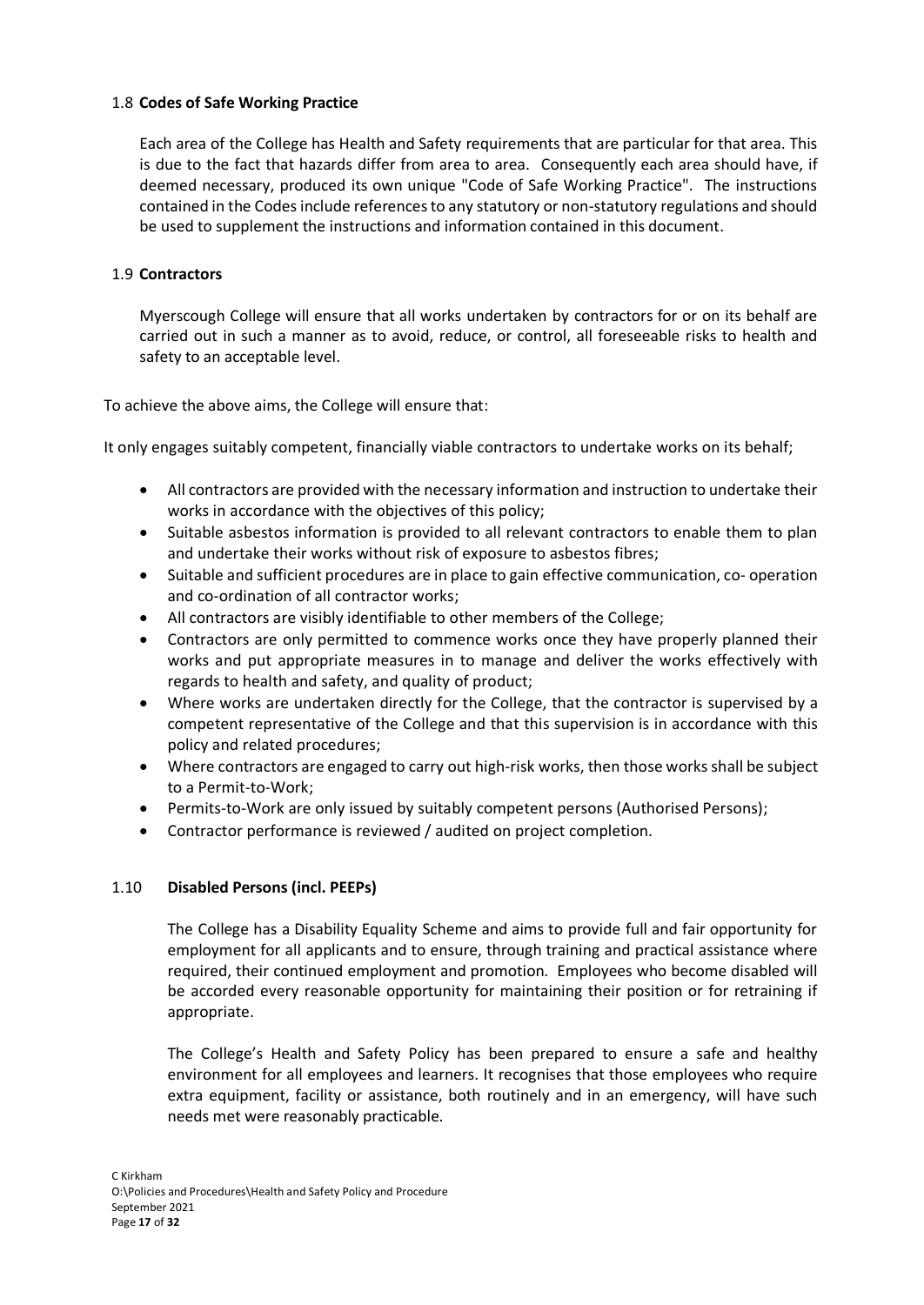Any person who may require assistance in an emergency evacuation should have a personal emergency evacuation plan. A Personal Emergency Evacuation Plan (PEEP) is a means by which arrangements are made to ensure that an individual's physical or mental abilities or other circumstances do not prevent thisfrom happening. It isthe policy of Myerscough College to generate a PEEP for every employee or learner with a disability (temporary or otherwise), where this may affect their ability to respond to an emergency. The PEEP shall set out the adjustments necessary for maintaining their personal safety

# 1.11 **Display Screen Equipment (DSE)**

The Health and Safety (Display Screen Equipment) Regulations 1992 apply to work with DSE.

Display screen operators may suffer from postural difficulties and visual fatigue, in addition to other hazards of the workplace, such as tripping over cables or carpets, lifting injuries, picking up boxes of paper etc. Although DSE' so produce some radiation, the levels produced are no more than those from the environment in many areas.

Postural hazards result from poor ergonomics and working environment. The following may produce fatigue-related conditions:

- Sitting in an immobile position for long periods.
- High rates of repetitive finger movements, with the wrists bent.
- Poor circulation to the legs.
- Pressure from the seat/chair upon the thighs.

Visual fatigue may result from the following:

- Poor screen display, such as low contrast or flickering.
- High levels of ambient light compared to the screen display.
- Reflections or glare.

These can produce eyestrain, headaches or other related symptoms.

The College aims to provide a working environment that is both comfortable and maximises the effectiveness of employees. Although the Regulations only apply to DSE users or operators (an operator is a self-employed DSE user), we will try to apply the principles to all DSE workstations regardless of the category of user.

# 1.12 **Disposal of Unwanted Substances**

The College Estates Team is responsible for the safe disposal of any unwanted chemicals or other hazardous materials in accordance with the Hazardous Waste Regulations 2005 and the Hazardous Waste (England and Wales) (Amendment) Regulations 2016. Arrangements regarding this facility can be obtained from Estates ext. 2217/2267

# 1.13 **Drugs or Alcohol**

Non-prescribed drugs or alcohol are not to be brought on to College premises except where authorisation for the former has been obtained. Further details can be obtained from the College Drug and Alcohol policies. Separate policies exist for learners and employees.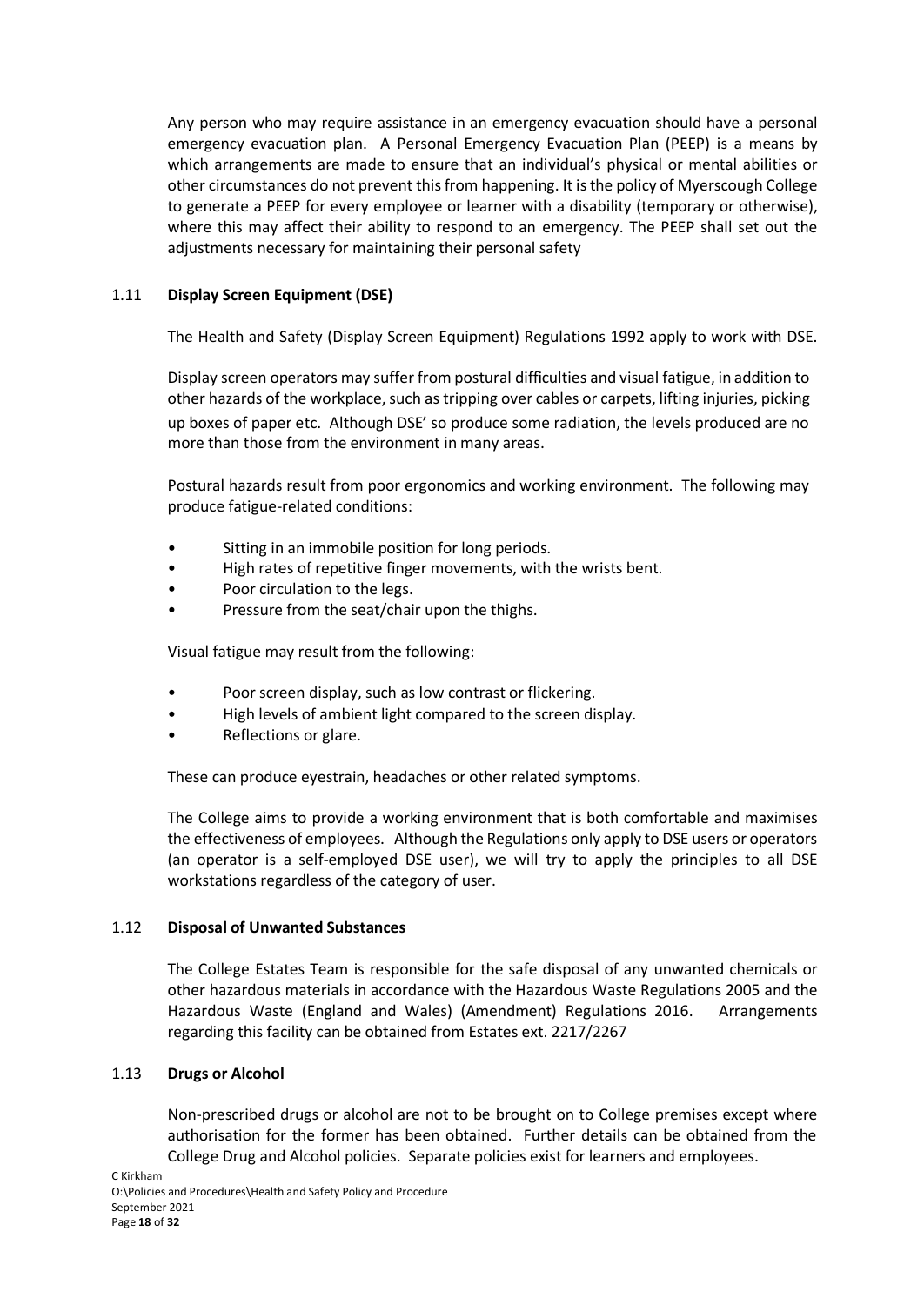# 1.14 **Emergency Services**

In the event of an emergency, please contact the emergency services and Reception immediately the postcodes you should use are:

Sports Pitches & Residential: PR3 0RS Main College Entrance and Equine: PR3 0RY Plant Centre, Skills Centre, Animal Academy, Vet Nursing, Agricultural Engineering and Rural Skills Building: PR3 0RT

# 1.15 **Environment**

The College is committed to ensuring a comfortable working environment for all employees and learners. The College will do all that is reasonably practicable to ensure that the temperature is suitable; there is adequate ventilation and space and sufficient lighting throughout our premises.

Where reasonable, we will adapt the premises and facilities to those employees/learners with disabilities.

It is our policy to meet the health and safety requirements of the law and to provide a working environment that is both comfortable and that maximises the effectiveness of employees.

In order to achieve this, we will put in place arrangements for the assessment of risks from the working environment and provide, maintain and monitor appropriate control measures to minimise the risks identified.

# 1.16 **Equipment**

Items of equipment which may contain inherently dangerous parts or be recognised as having particular hazards but are not owned by the College are only allowed onto College premises if it can be shown, to the satisfaction of the Health, Safety and Wellbeing Cross College Lead or the Maintenance Manager that they are maintained and can be operated in a safe working condition.

Additional note: Zurich are the chosen insurance provider for Myerscough College and as such may request certain pieces of equipment are not permitted onto site or require a more comprehensive level of cover to protect against use/misuse/damage etc. Please forward any enquiries to the Health, Safety and Wellbeing Cross College Lead or the Maintenance Manager. This additional requirement extends to College owned equipment, equipment not owned by the College, leased equipment (which should have its own cover from the lender but the College may also need to cover) and any equipment brought in where a hire facility is offered. Employees or Learners should not 'borrow' any college equipment for personal use, unless this has been agreed in advance by Senior Management.

# 1.17 **Evening Classes/Events**

There are occasions when employees, learners and visitors may be in attendance during the evening and/or at weekends and may require the use of plant, equipment or materials provided by the College in particular areas.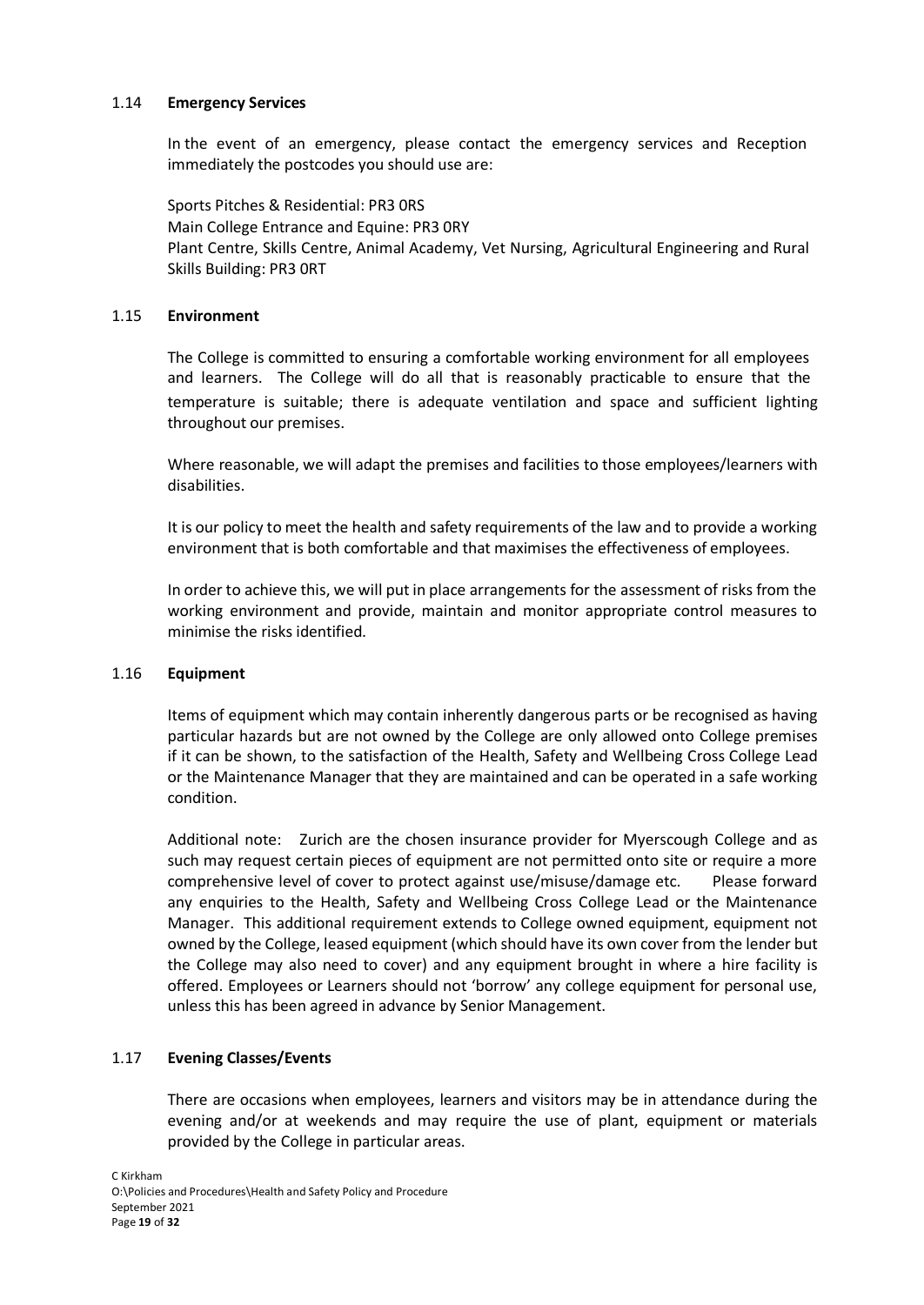It is possible in these circumstances that the learners will not be entirely familiar with their use. It is particularly important, therefore, that employees in charge of such courses/events ensure that sufficient information, instruction, supervision and training are given, and that procedure are followed in the event of any emergency.

#### 1.18 **Fire**

The College is committed to taking all reasonably practicable steps to ensure the health safety and welfare of employees, learners and other persons who may be affected by its activities. Under The Regulatory Reform (Fire Safety) Order 2005 (The Order) the College will:

Reduce the risk of an outbreak of fire Reduce the risk of the spread of fire Provides a means of escape Demonstrate preventative action Maintain documentation and records in respect of fire safety management. All employees as part of their induction will receive online Fire Awarenesstraining and annually thereafter.

# 1.19 **First Aid and Hospitalisation**

The Health and Safety (First Aid) Regulations 1981 set out the essential aspects of first aid which the College, as an employer, must provide.

The College recognises our legal duty to make sufficient provision for first aid to employees, including those travelling or working away from our premises. We will assess risks to employees and make appropriate first aid arrangements to deal with the risks. We will reassess the first aid provisions annually, or whenever there is a relevant change in the workforce or the hazards to which they are exposed. When there have been significant changes, we will revise our arrangements accordingly.

Additionally, we will ensure that contractors on our premises either have sufficient first aid provision, or if their work involves no special risks, the contract may include their use of our facilities, by agreement.

Employees must provide 3 months' notice if first aid qualification is due to expire to ensure re qualification is taken within the timescales allowed.

# 1.20 **Fit to Work/Study**

The College has a responsibility in relation to the wellbeing of employees and learners who are displaying visible signs of illness, mental health difficulties, psychological, personality or emotional disorders which may have a profoundly disturbing impact on the functioning of individual employees/learners and on the wellbeing of others around them.

The College intends to promote positive attitudes to employees/learners with impairments and indicates the commitment of the College to maintaining learners'/employee's wellbeing. The College has a duty of care to respond appropriately to situations where there are substantial concerns relating to a learner's mental and / or physical functioning and the impact upon the individual and / or other members of the College community.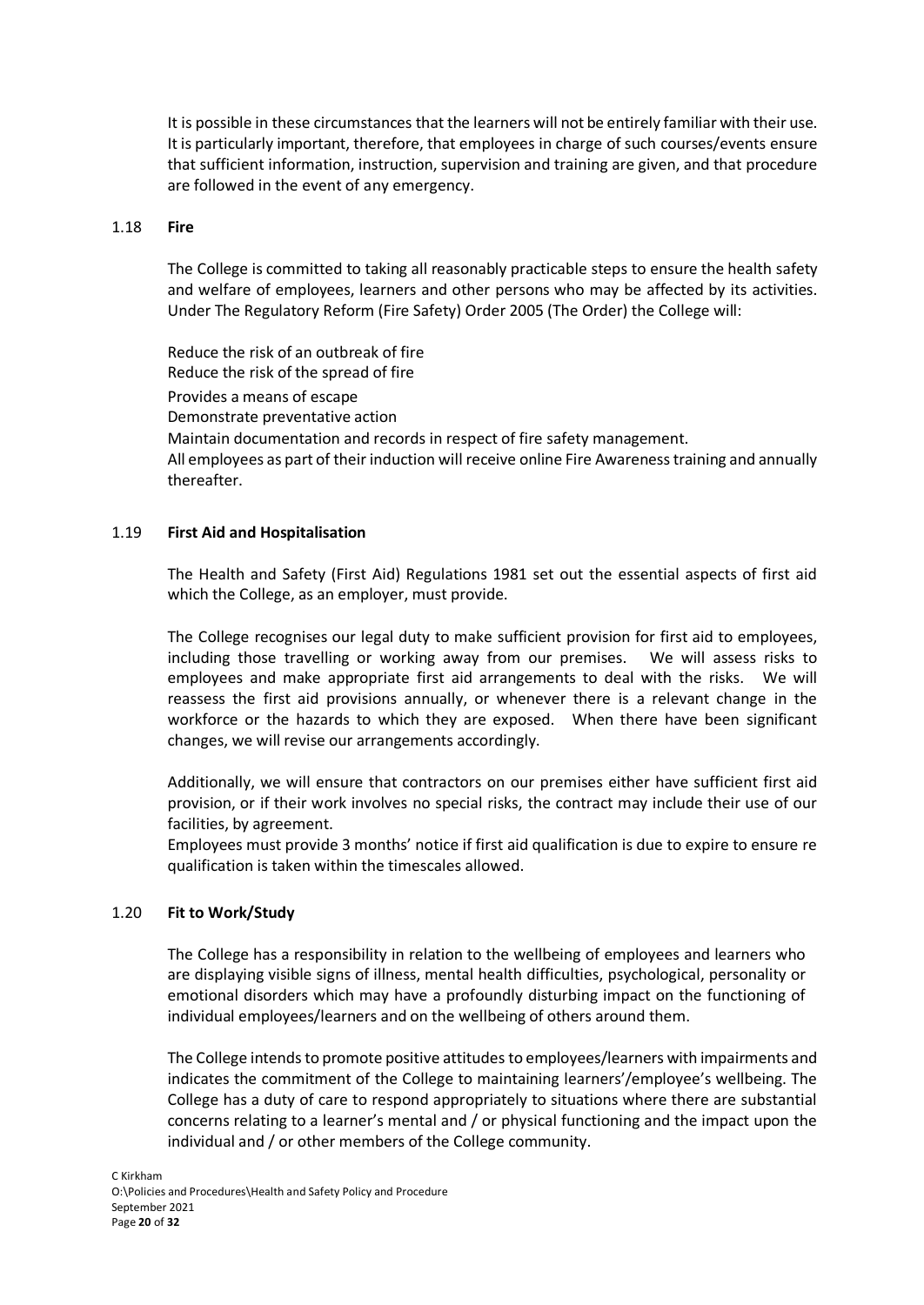# 1.21 **Housekeeping**

All working areas must be kept clean and tidy to minimise the risk of fire and tripping/slipping accidents. Drinks and foodstuffs etc. should only be consumed in the dining areas and should not be carried across the College campus unless in a covered container.

Except when special arrangements are made, an individual creating any hazard must restore the situation when the work has been completed or at the end of the activity, whichever is sooner. Excess materials that are toxic or a fire hazard must be returned to a storage area as soon as possible. Under no circumstances should flammable materials be stored in unauthorised areas particularly under stairs.

# 1.22 **Handling a Sudden Death**

The College will handle any death on College premises in a professional manner ensuring that the police and ambulance services are notified and the family of the deceased is dealt with sensitively following formal notification by the police.

# 1.23 **Home Visits for Provision of Pastoral Student Support**

The College works to support its learners in varied and diverse ways. Home visiting provides valuable opportunities to reach out to enrolled students who need extra support, this could be due to illness, personal difficulties that are preventing them from attending  $-e.g.$  young carer, family problems etc. Some home visits can be initiated due to lack of attendance and not responding to emails/telephone calls etc.

Visits can be used to address concerns about missed sessions, to motivate the students to improve their performance and to become aware of any issues which may have an impact on them. Home visits should be considered in line with other communication channels.

Staff undertaking home visits are required to follow safe working practices when off-site and to undertake every possible measure to ensure their own safety and that of the students.

Each home visit should be purposeful, efficient and effective and be authorised and approved by Line Managers. Risk assessments should be carried out prior to any home visit, with ongoing risk assessments taking place throughout the duration.

# 1.24 **Induction of New Employees**

The requirement for Health and Safety training to new employees is highlighted in general induction training which includes an overview of the management of health and safety within College. It is essential that all employees are aware of the safety culture of the College, operate safe systems of working and follow College procedures. Information regarding health and safety will be provided to all employees, including full and part-time, temporary and casual employees to enable them to work safely. It is the duty of Human Resources and the Health, Safety and Wellbeing Cross College Lead to ensure that this training is provided to a suitable level and within an acceptable timescale.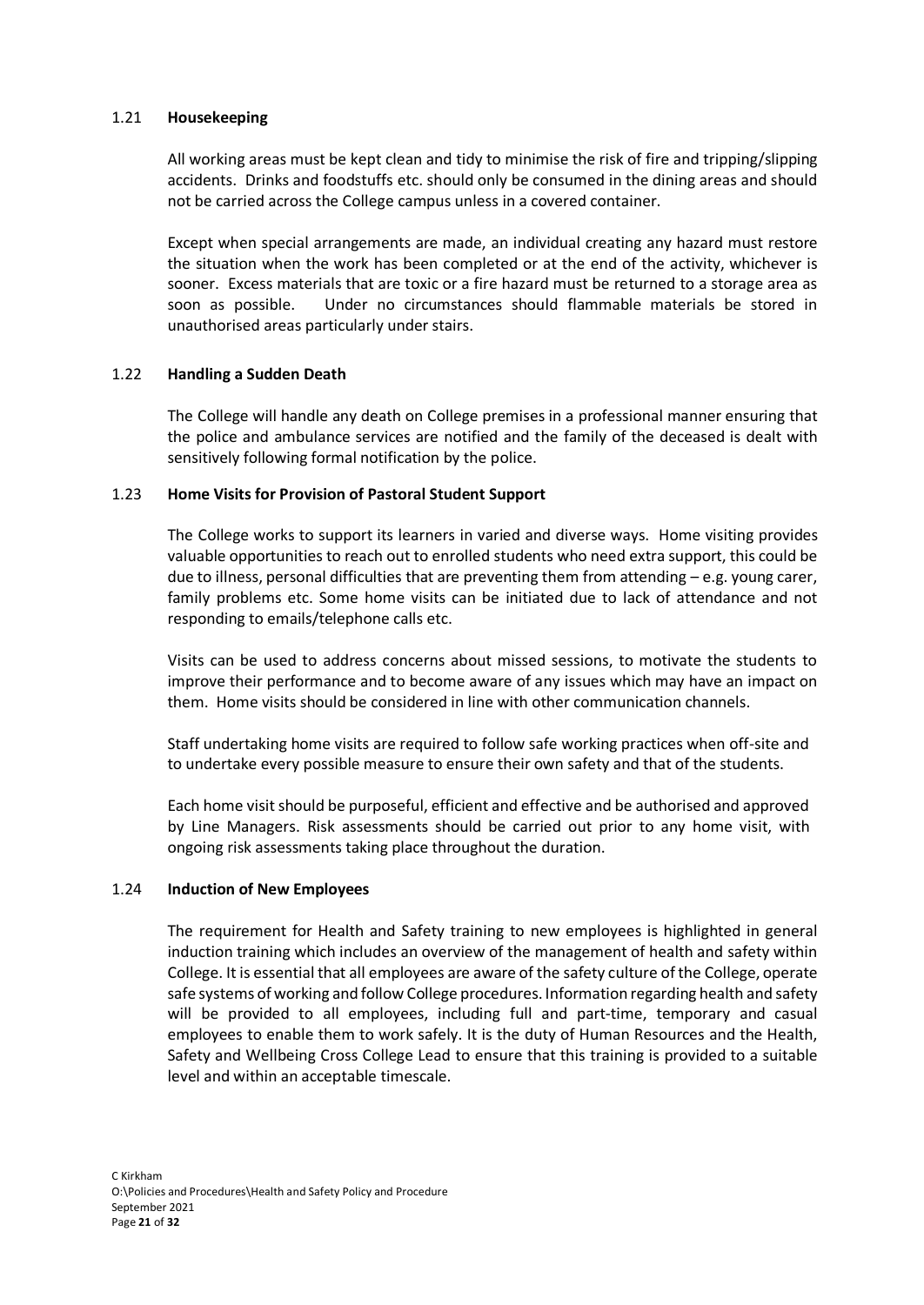#### 1.25 **Insurance**

The College has appropriate building, contents, vehicle, public and employers liability insurance. Any College equipment that is taken off-site should be identified and the individual's manager should be informed before the event.

The College does not have any insurance to cover the use of employee's vehicles that are not owned by the College. Anyone who uses their own vehicle for College business, including travel between Centres, must arrange for their own insurance to cover this type of use.

#### 1.26 **Learners on Work Experience/Placement**

All reasonable steps will be taken by the College to secure the health and safety of learners on work experience/placement.

#### 1.27 **Learner Searches**

It is a criminal offence to bring knives, offensive weapons or drugs onto College premises. The College has a legal duty to protect all of the College community. Measures in the Apprenticeship, Skills, Children and Learning Act 2009 , which came into effect on 1 September 2010, expand the powers to search and specifies a further list of items that can be searched for in a further education college, referred to as 'prohibited items'.

Colleges have the power to carry out non-consensual searches of learners within the procedure laiddownbelow. The newguidance coversthe power ofCollegesto screenlearners for weapons and prohibited items without suspicion and the statutory power to search learners without consent when there are reasonable grounds for suspecting that the learner has a prohibited item on them. The disciplinary process would then be followed and the police involved if necessary.

# 1.28 **Lifting and Handling**

The College undertakes to comply with the Manual Handling Operations Regulations 1992 (as amended) and any future statutory requirements made in relation to Manual Handling.

All employees as part of their induction will receive online Manual Handling Training.

# 1.29 **Lone Working**

Working alone is not illegal but can bring additional risks to a work activity. Leaflets for Managers and employees are available from the Health, Safety and Wellbeing Cross College Lead.

#### 1.30 **Machinery and Equipment**

The College takes all reasonable steps to ensure the safety of all persons who are working on or near machinery. Should employees have any problems relating to machine safety they should immediately inform a responsible person (usually a line manager) so that steps can be taken to remedy the situation promptly.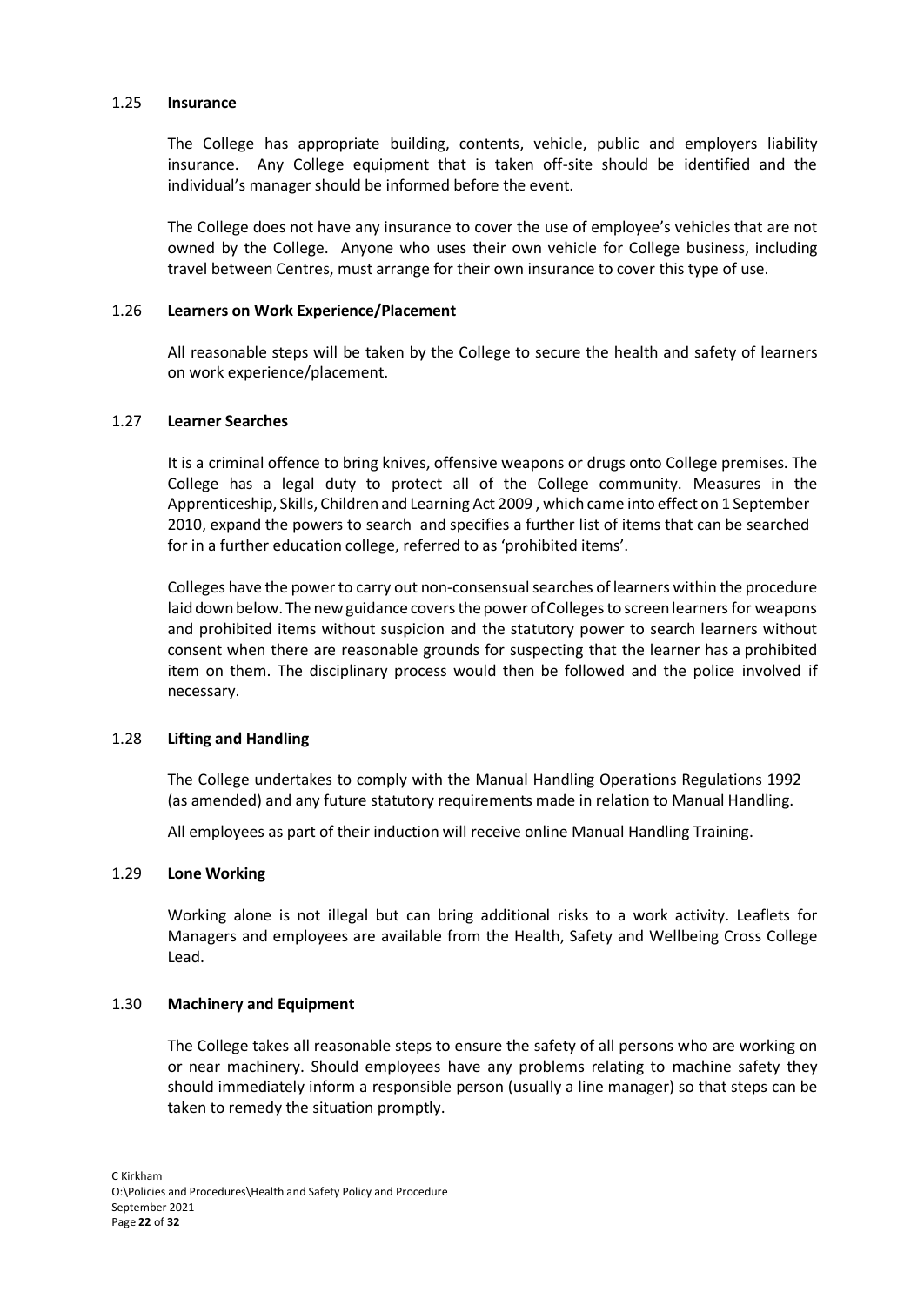All persons who use work equipment will have available adequate health and safety information and, where appropriate, written instructions relating to the use of the equipment. Employees who have not been authorised or who are not competent to do so should not use any equipment or machinery.

#### 1.31 **Mobile Phones**

The following points of advice and guidance may help the mobile phone user (when driving):

- Using a mobile phone including hands free, is prohibited whilst driving college vehicles or your own vehicle if being used for college business, calls must only be taken/made when the vehicle is stationary and the engine stopped.
- When calling another mobile phone user, always ask whether it is safe to speak.
- Encourage colleagues to consider your safety first and to place non-urgent calls to an answering service or to take messages on your behalf rather than giving your number to a third party.

# 1.32 **New and Expectant Mothers**

- All female employees are to be informed of this policy on recruitment.
- If an employee of the College is either pregnant or a 'new' mother (that is a woman who has given birth within the last six months or who is breast feeding) she is, by law, required to advise her line manager in writing. This enables the College to take steps to eliminate or reduce any risks.
- This policy applies to all employees who have advised their manager, in writing, that they are pregnant or a 'new' mother.
- On receipt of a formal notification of pregnancy, recent birth or breast-feeding, the line manager will review the risk assessments relevant to that person's work.
- For any risks to which the pregnant or new mother is potentially exposed, and which represents an additional risk because of the pregnancy, recent birth or breast-feeding, efforts will be made to reduce the risks. Particular note will be made of any representations made by the woman's medical advisors.
- Following action to reduce the risks, they will be reassessed. If they remain significant, the pregnant or new mother will be reassigned to other work for which the risks have been assessed as not significant.
- If it is not possible to reassign the worker to low risk work, she will be placed on paid leave until either she ceases to be a pregnant or new mother, or suitable alternative work may be found.

# 1.33 **Noise Control**

Noise may interfere with working efficiency by being an annoyance and causing stress; it may directly cause accidents by hindering communication; and it can cause damage to hearing. The risk of damage depends on the dose of sound energy received over a period of time. A temporary loss of hearing lasting from a few seconds to a few days may result from exposure to intense noise for a short time.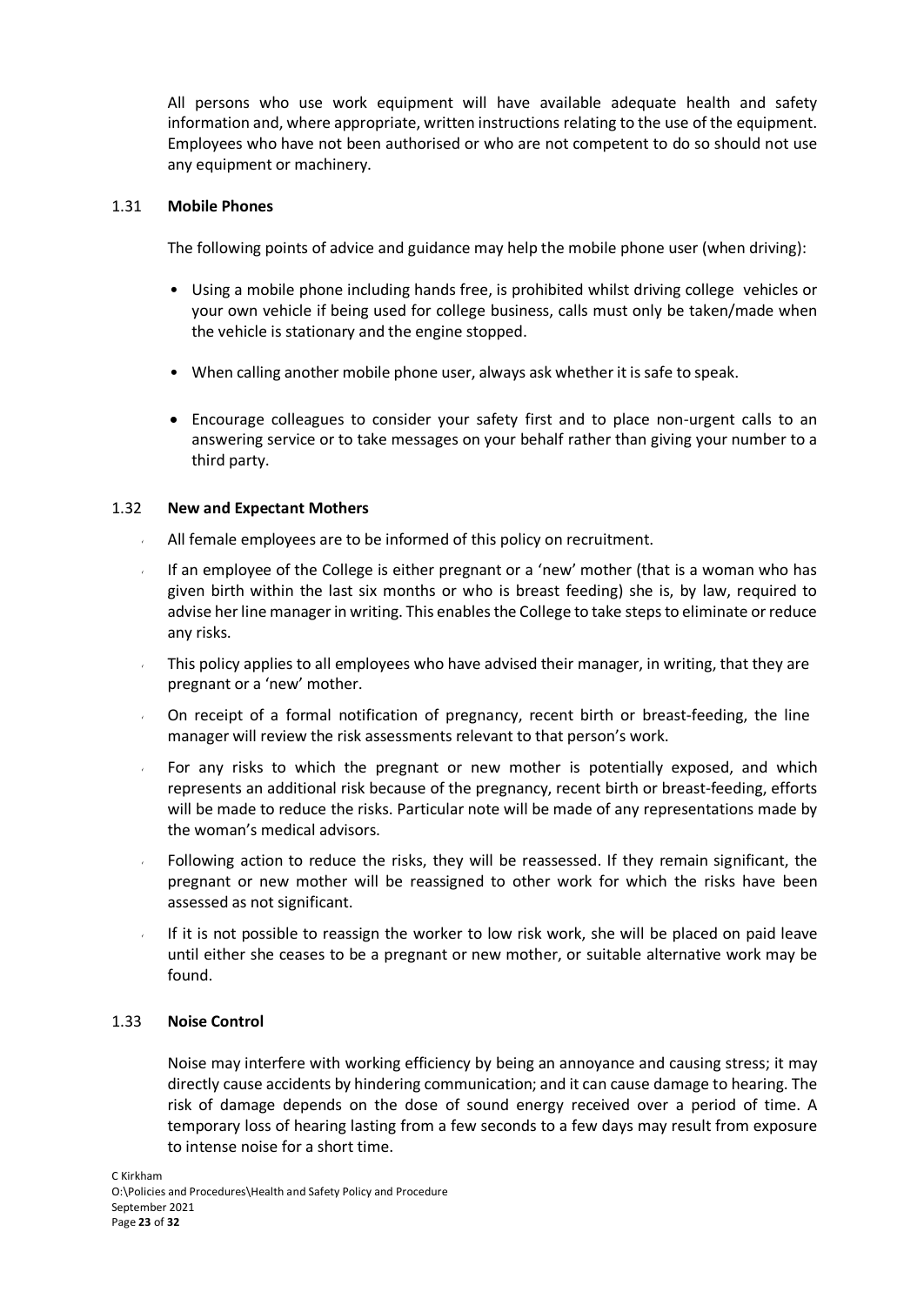Regular exposure to high noise levels over a long period is much more serious and may result in the destruction of certain inner ear structures and a loss of hearing which is incurable. Indications that someone is developing hearing loss may include:

- an inability to hear high-pitched or soft sounds
- Trouble understanding conversation in a crowded room
- Ringing or whistling in the ears (tinnitus)

Hearing loss is not always caused by exposure to noise at work; it is part of the normal ageing process and can also be caused by disease. Itisthe aim of the College to putin place measures to protect employees and others who may be exposed from the risks of noise-induced hearing loss and to comply with the Control of Noise at Work Regulations 2005, the Management of Health and Safety Regulations 1999 and the Health and Safety at Work etc Act 1974.

# 1.34 **Off Campus Visits**

An educational trip or visit enriches the college curriculum and, in some cases; it is an essential requirement of the courses. Numerous of college trips and visits take place every year, the vast majority safely and without incident. However, we are all aware that very occasionally things can and do go wrong. It is therefore very important that all trips and visits are properly planned and organised and that all employees involved with college trips and visits take all reasonable steps to ensure that risks are minimised.

# 1.35 **Outdoor and Peripatetic Workers**

Where employees are required to work outdoors or at locations away from their normal base, the College will ensure that, so far as reasonably practicable, all steps are taken to ensure their safety and health.

It is the duty of the employee to carry out the activities in the way which the risk assessment has shown to be best, to control the risk and to comply with any safe systems of work and standard operating procedures. Where there is any doubt about the employee's ability to work to these agreed methods, owing to the nature of the particular location of the activity, work should not commence until the situation has been reported to, and reviewed by the Health, Safety and Wellbeing Cross College Lead and Line Manager, and a specific system of work has been prepared.

# 1.36 **Permits to Work**

As part of the duties under the Health and Safety at Work Act 1974 the College has permits to work for the following work activities:

Hot work: this includes on site welding, cutting and grinding, hot tar work and paint stripping.

Entry or working in confined spaces

Major electrical work

Roof work or other work at height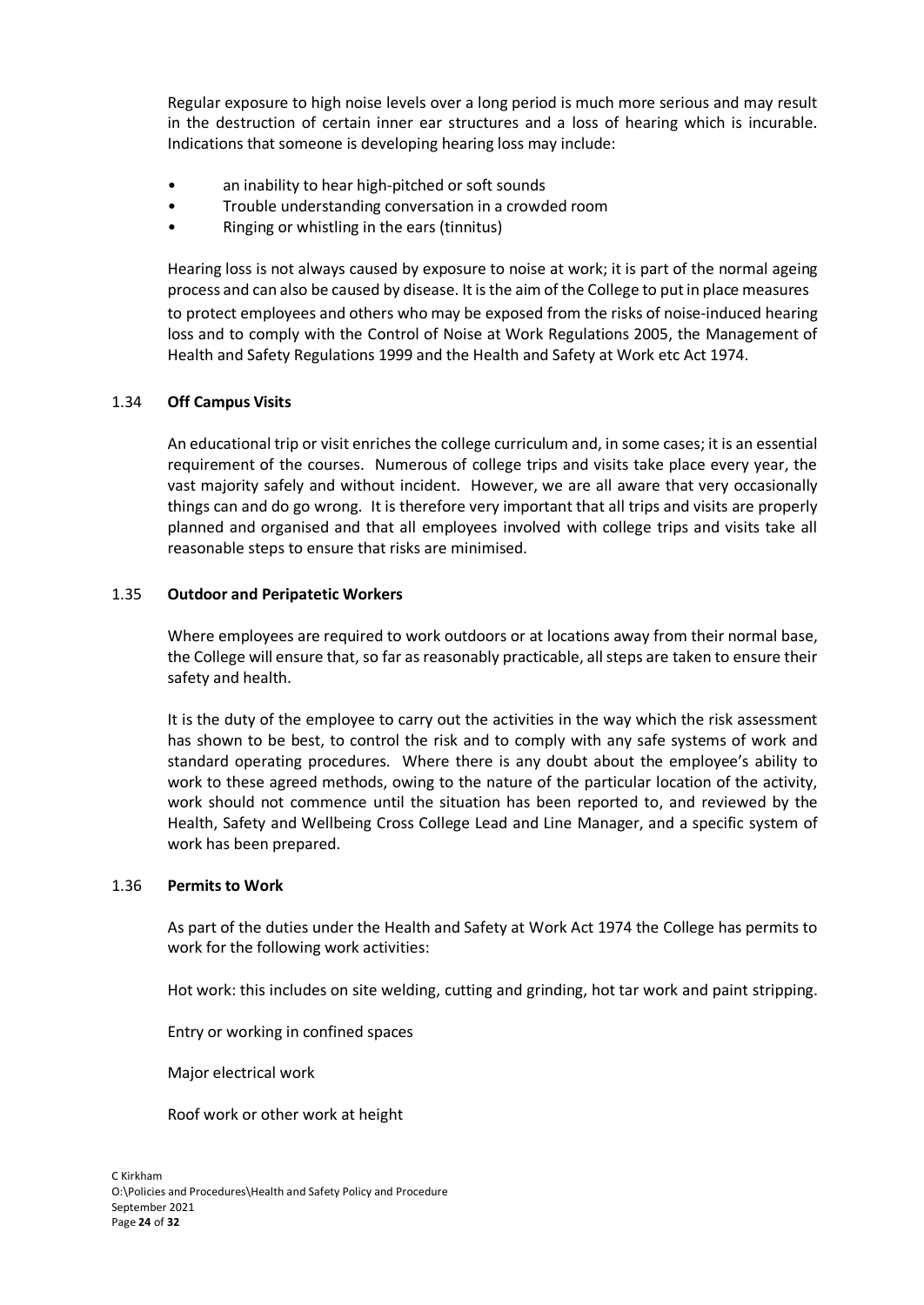The permit to work system applies to all work carried out on College sites, and to all employees, visitors or contractors. The person responsible for implementing this procedure is the Maintenance Manager.

# 1.37 **Plant and Equipment Compliance**

Lifting Equipment - All lifting equipment is tested and examined by independent insurance engineers in accordance with the Lifting Operations and Lifting Equipment Regulations 1998.

Pressure Systems - All pressure systems are tested and examined by independent insurance engineers in accordance with the requirements of the Pressure Systems Safety Regulations 2000.

Local Exhaust Ventilation Systems- All College L.E.V. Systems are tested and examined by independent insurance engineers in accordance with the Control of Substances Hazardous to Health Regulations 2002.

Water Hygiene Hot and cold-water systems at all College centres are tested for Legionella and maintained in a hygienic condition by an external specialist organisation in accordance with HSE guidance document 'HSG 70 Prevention or control of Legionellosis'. Records of all the above inspections and tests are kept by the Maintenance Manager.

Fixed Wire Testing – is tested by an external company every 5 years.

Portable Electrical Appliances - All portable electrical appliances on campus and at it centres, including all such equipment owned by employees or Learners, with the sole exception of appliances brought in to residential accommodation by occupants for personal use, will be subjected to regular testing. Portable electrical appliances brought into residential accommodation remains the responsibility of the owner, however at the beginning of the new academic year Learners will have the opportunity to have their equipment tested in line with College procedure. The person responsible for implementing this procedure is the Maintenance Manager.

Unauthorised electrical equipment should not be brought onto College premises.

# 1.38 **Protective Clothing & Equipment**

Employees and Learners are required to wear appropriate clothing for the areas in which they work and to ensure that appropriate protective clothing is used, where identified as a requirement by risk assessment. It should be noted that protective clothing should be used when all other attempts to remove or reduce the hazards and risks have proved unsatisfactory. It is the responsibility of Line Manager/Heads of Area to ensure that employees are provided with, and wear, protective clothing where it is necessary, and for employees to ensure that learners provide or have access to and wear protective clothing as appropriate.

Because of potential allergies to latex, protective equipment (e.g. gloves) made from or containing latex will not be used in College. Gloves made from alternative materials are to be used.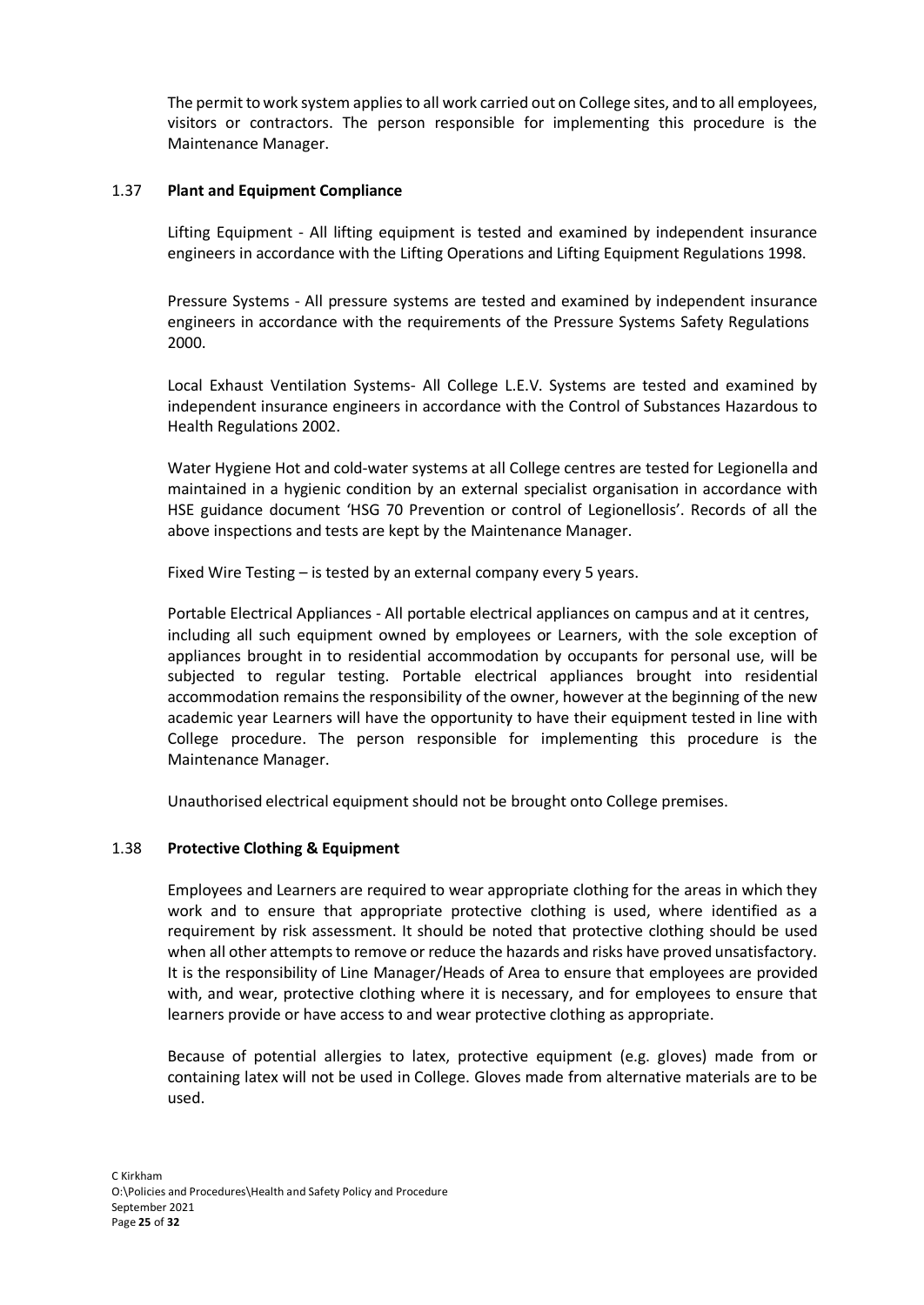# 1.39 **Risk Assessment**

In addition to the assessment of specific hazards, Regulation 3 of the Management of Health and Safety at Work Regulations 1999 (MHSWR) requires that a formal risk assessmentis carried out to determine the risks associated with general working locations and activities. The Health, Safety and Wellbeing Cross College Lead/Heads of Area/Line Manager's will undertake the duty of ensuring that risk assessments are completed, acted upon and reviewed as necessary. All risk assessments will be reviewed over the summer to be in place for the start of the new academic year in September, training will be offered to employees that are required to carry out risk assessments.

# 1.40 **Roadways and Parking Areas**

Roadways, footpaths and parking areas will be kept free from obstructions and holes. Where temporary obstruction is unavoidable, a substantial barrier at least 1.2 metres high must be provided to enable the hazard to be seen from inside a car. Barriers and speed humps will be well illuminated when the College is in operation at night. Drivers must comply with the Parking Regulations of the College, particularly the requirement to keep access clear for Emergency Services and goods vehicles.

The maximum speed on all College premises is 10mph

# 1.41 **Slips Trips and Falls**

Slips and trips are the single most common cause of injuries in the workplace. Slips and trips also account for over half of all reported injuries to the public, 95% of reportable major slips result in broken bones. It is therefore important that the college puts in place management systems to eliminate or minimize risks from slips and trips. This risk must also be considered during planning, construction and refurbishment or any changes of use within buildings.

The College will:

- Provide a safe working environment for employees, learners and visitors which is free from slip and trip hazards, so far as reasonably practicable.
- Adequately control or reduce the slips and trips, by a combination of a safe environment and safe behaviour.
- Ensure that appropriate risk assessments and risk reduction methods are in place.
- Encourage all employees and learnerto take personal action to reduce the risk ofslips and trips as far as possible.
- Ensure there is an effective response to changing conditions such as weather and the environment e.g. during construction works or refurbishment.
- Ensure the college premises are designed and maintained to minimise the risk ofslips and trips.

# 1.42 **Smoking/Vaping**

Smoking, of any form (including the use of electronic cigarettes- vaping) is not permitted in any area of the College, including College vehicles, except for the smoking shelters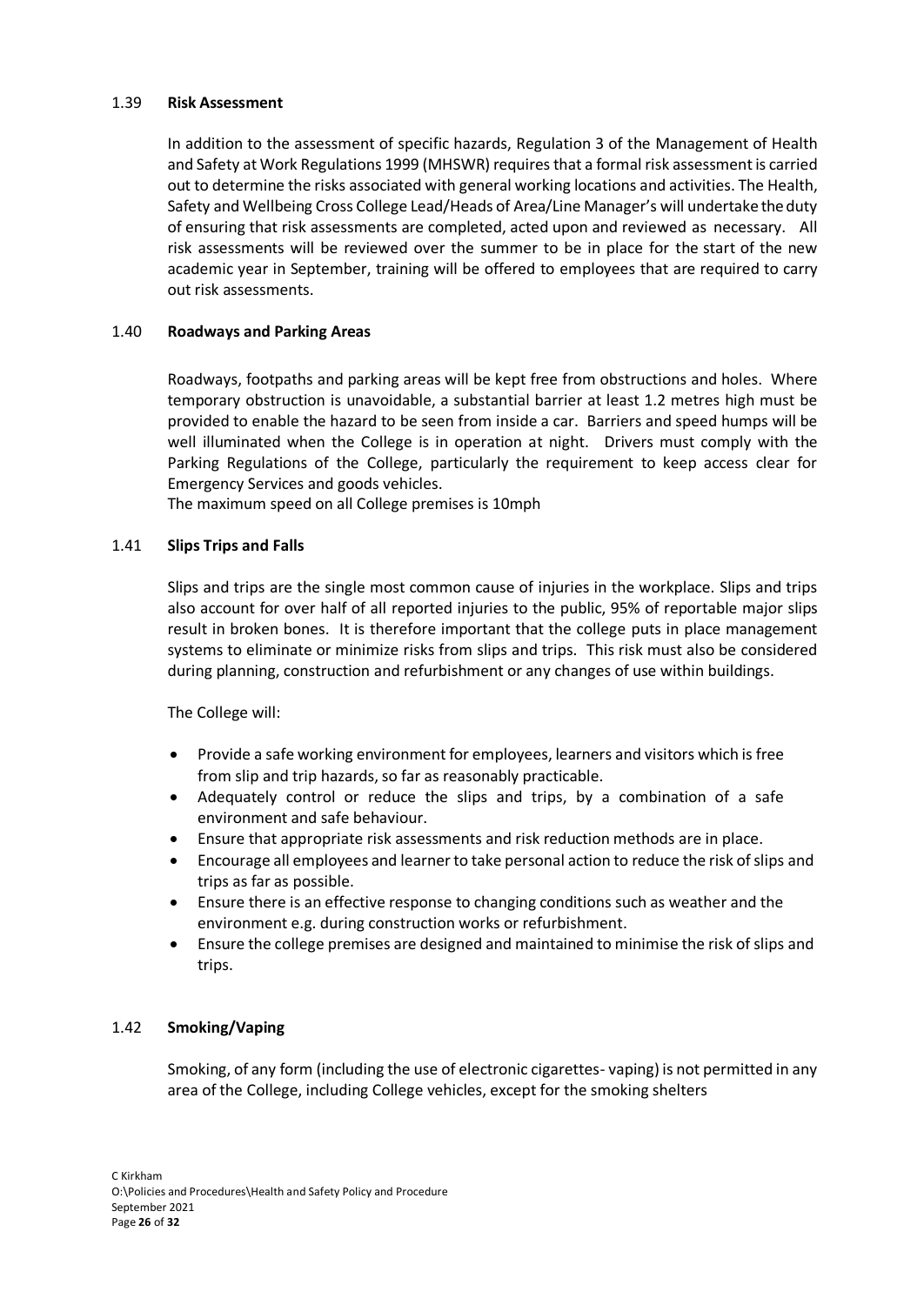# 1.43 **Stress**

The College, as an employer, places a high value on maintaining a healthy and safe working environment for all its employees. The college also recognises the statutory requirements and responsibilities of the Health and Safety at Work Act 1974, the Management of Health and Safety Regulations 1999 and other relevant Legislation, Regulations, Guidance and Codes of Practice. It is recognised that work related stress is a Health and Safety issue and that risks to health can be minimised by the implementation of good management procedures. The college believes it to be unethical that employees should be injured by their work and that reasonable arrangements must be in place to prevent accidents and ill health occurring.

The College aims to

- Maximise the physical and psychological health and well-being of all employees.<sup>[7]</sup>
- Encourage employees and managers to be proactive in the identification of opportunities to enhance employee well-being in the working environment.
- Promote a healthy and safe environment which embraces a culture of trust, cooperation and mutual respect and within which all employees treat each other with dignity.
- Develop a culture that is supportive and non-judgmental of people with mental health problems.
- Provide timely, effective and appropriate assistance for employees in managing stress in themselves and in others. In particular, to encourage better individual recognition and management of personal health issues, which is particularly important for issues of mental well-being where stress can be a response to a number of factors.
- Reduce and if possible control risks to mental health in relation to work.
- Recognise that the best interests of the College can be met when a match between the aspirations, ambitions and demands of the College and those of its employees are achieved.
- recognise that action to prevent stress is far more effective than dealing with it after it has arisen.
- Manage problems that do occur and provide a confidential referral service.
- Manage the return to work of those who have had stress related problems.

Stress is what we experience when we feel we cannot cope with the pressures placed on us. We all vary in our capacity to cope with different levels or types of stress. Working life inevitably involves periods of high demand, deadlines and pressure. Responding effectively to this kind of pressure can lead to job satisfaction and motivation. However when pressure reaches a level we cannot cope with, wemay experience negative stress. Stress can arise from a range of other factors, which can include issues in our personal lives such as bereavement, relationship or family problems and financial difficulties. These factors often make people more vulnerable to stress at work.

The effects of stress, particularly when chronic, are now regarded as having a significant impact on the overall physical and psychological well-being of individuals.

The College wishes to maintain a management culture which takes account of individual circumstances and personal levels of stress tolerance and ensures that all employees are encouraged and supported to give their best at all times without experiencing the harmful effects of stress caused by a combination of work and personal circumstances. Information is available to all managers on the causes, symptoms and how to manage stress.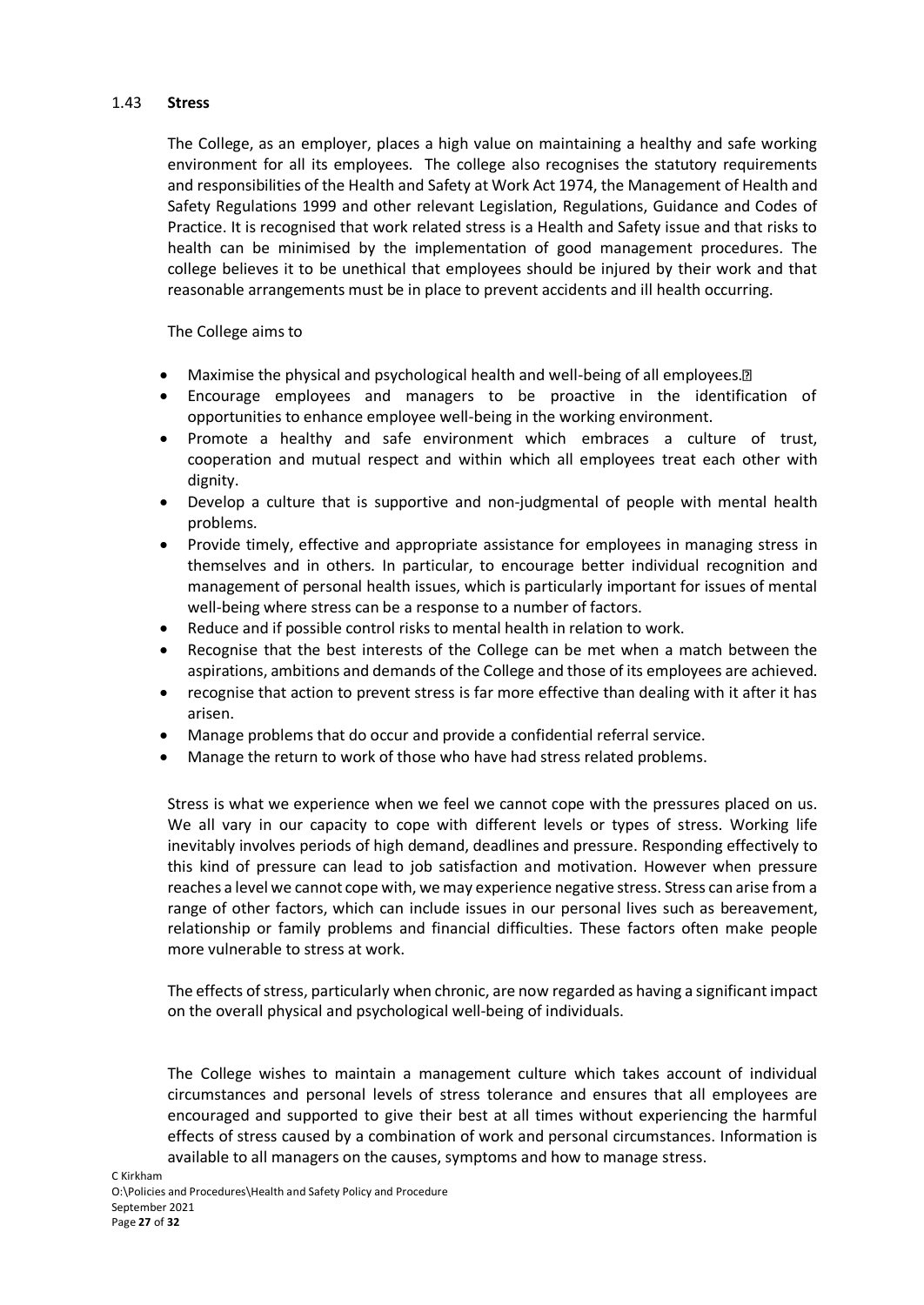# 1.44 **Transporting of Fuel**

The transport of petrol should be done so in a college vehicle which is roadworthy and has a separate storage area. The containers should be steel, green and be marked with the "flammable" diamond and with the UN number for petrol (UN 1203).

Up to 333 litres may be carried as a "small load" which means that only general training needs to be given to the driver and that the vehicle only needs to carry 1 2kg fire extinguisher.

# 1.45 **Vehicles of the College**

College vehicles are controlled by, and operated through the Estates Team. Any employee using a College vehicle, or a vehicle hired by the College is required to provide certain log details and complete specific safety checks before the vehicle is used

# 1.46 **Visitors and Members of the Public**

The College recognises its responsibility for the health and safety of all persons who visit the premises and provides insurance in the form of public liability insurance cover. It is essential that all visitors report to the relevant reception area whether on main campus or at its centres on arrival for safety and security reasons. Visitors will be issued with a visitor's pass which must be worn at all times whilst on site. Visitors will also be required to observe the health and safety requirements of the College.

The Preston Campus is an open site and it is common practice for members of the public to make use of our facilities. This use would include, but is not restricted to, gym membership, golf course, Plant Centre, attendance at organised third party events etc. Each area has systems in place to control risks to visitors, such as membership cards for the gym, visitor passes for main college.

The College is committed to ensuring the safety of these visitors/members of the public and as such, the same levels of health and safety control, as identified in this policy, are applied to these categories of campus users.

# 1.47 **Welfare Facilities**

The College recognises the need to provide a safe working environment and that this includes the provision of sufficient washing and sanitary conveniences, this includes adapted facilities that are deemed necessary and cover protected characteristics, in appropriate places across college.

# 1.48 **Waste Disposal**

This College is committed to ensuring the health, safety and welfare of its employees and of others who may be affected by the waste materials which result from our work. The policy is to arrange for the disposal of all waste products regularly, safely and in accordance with statutory requirements, notably the Hazardous Waste (England & Wales) Regulations 2005. The person responsible for the implementation of this policy is the Maintenance Manager.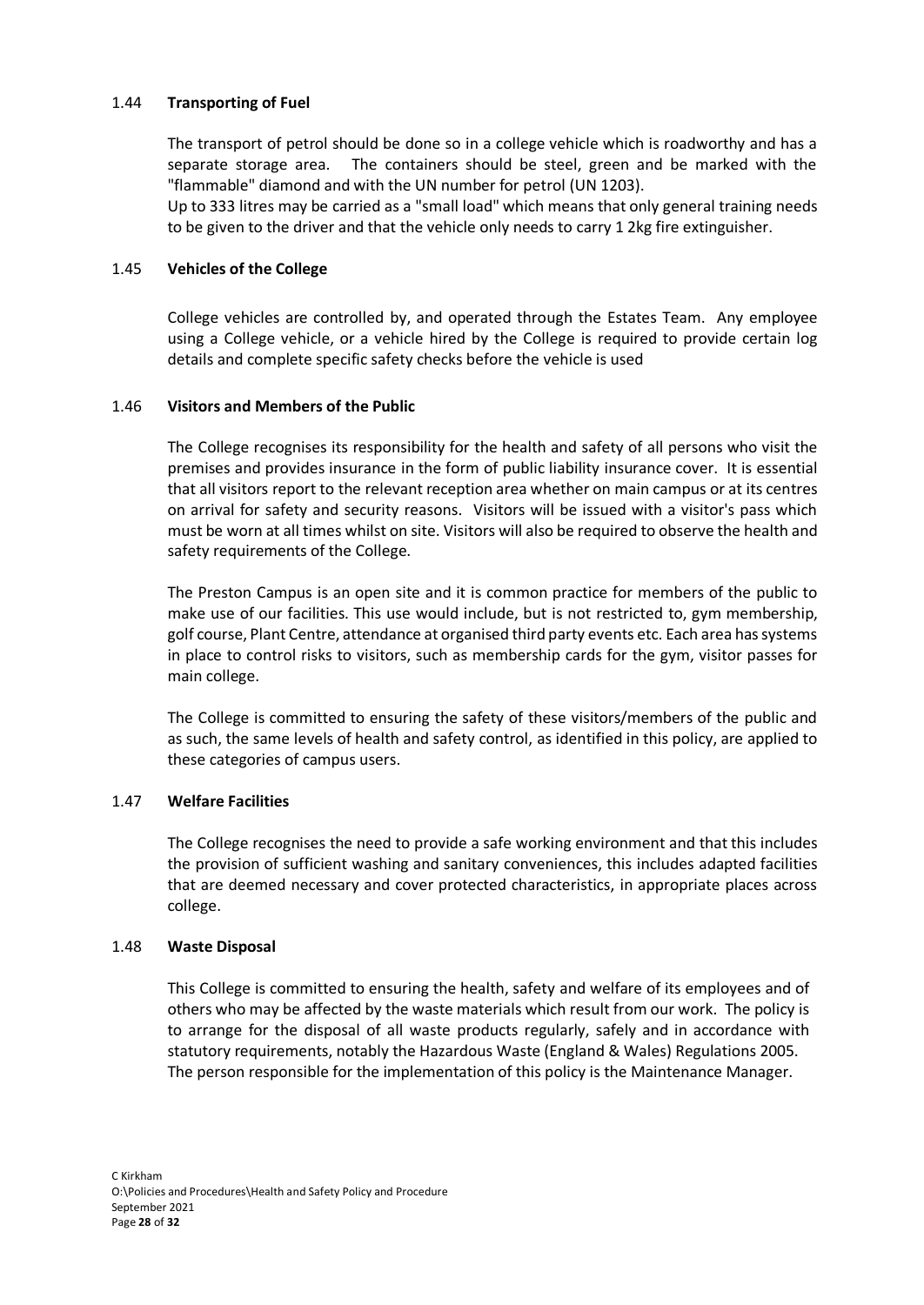# 1.49 **Working at Heights**

Any work carried out above floor or ground level is potentially dangerous and is subject to the Working at Height Regulations 2005. If work at height is unavoidable, the correct access equipment should be used. The use of tables or chairs, etc. is not acceptable. Where ladders or stepladders are used, a visual inspection should be carried out before use to ensure the safety of the equipment, which should then only be placed on a firm, level non-slippery surface. If this latter requirement cannot be complied with, the ladder should be tied or "footed" by a second person during use. Ladders and step ladders of the College should be registered with Estates and inspected on a regular basis by the Maintenance manager.

# 1.50 **Working Time**

The College complies with the requirements of the Working Time Regulations 1998, and any subsequent amendments. Further information regarding this can be obtained from the Human Resources Team.

# 1.51 **Young Persons**

All work undertaken within the organisation is subject to risk assessment and suitable preventative and protective measures are to be put in place. As young persons (under 18 years of age) are acknowledged as being at particular risk, an additional and specific effort is required to ensure that their work is subject to adequate risk assessment.

Where work has already been subject to a formal risk assessment for adult employees, it is sufficient to review the risk assessment taking care to ensure that the specific vulnerability of young persons is taken into account.

Where children (under the age of 16 years) work within the organisation, typically for work experience, their activities shall be agreed in advance of commencement and subject to a risk assessment and/or review of the existing risk assessments. A summary statement of the work, any risks and appropriate precautions shall be completed and made available to parents, guardians, schools etc. as appropriate.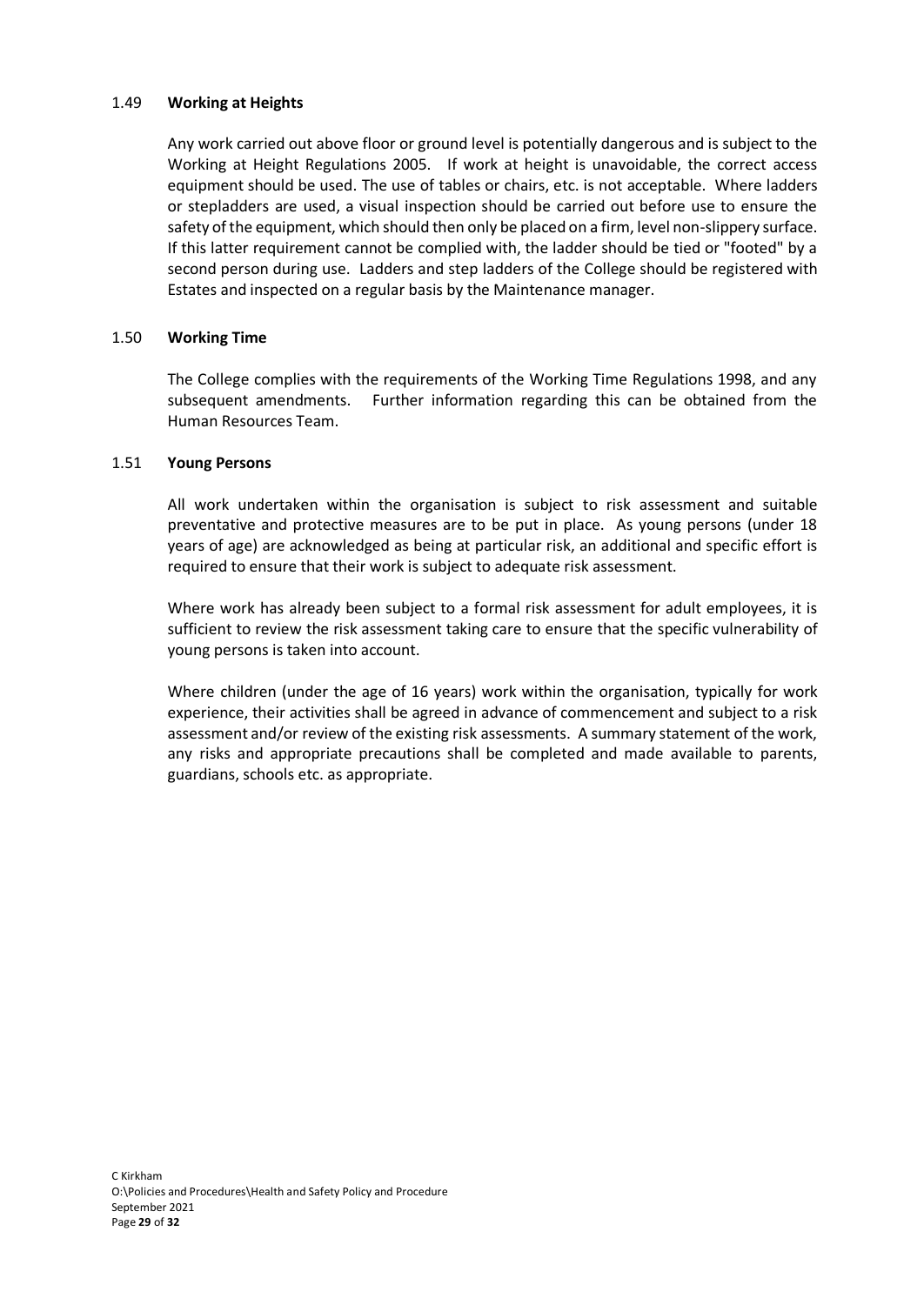# **Documents Associated with this Policy:**

- Accident and Incident Reporting Procedure Active Health & Safety Monitoring Procedure Administering Medicine Procedure Air Ambulance Procedure Animals on Campus Asbestos Procedure Contractors Procedure Emergency Plan Display Screen Equipment (DSE) Procedure Drugs or alcohol Policy Fire Procedure First Aid and Hospitalisation Procedure Fit to work/study Procedure Handling a Sudden Death Procedure Learners on Work Experience/Placement Procedure Learner Searches Procedure Lifting and Handling Procedure Lone Working Procedure Noise Control Procedure Off Campus Visits Procedure Peeps - Personal Emergency Evacuation Plan Pregnancy and New Mothers Permits to work Procedure Risk Assessment Procedure Stress Procedure
- Vehicles of the College Procedure